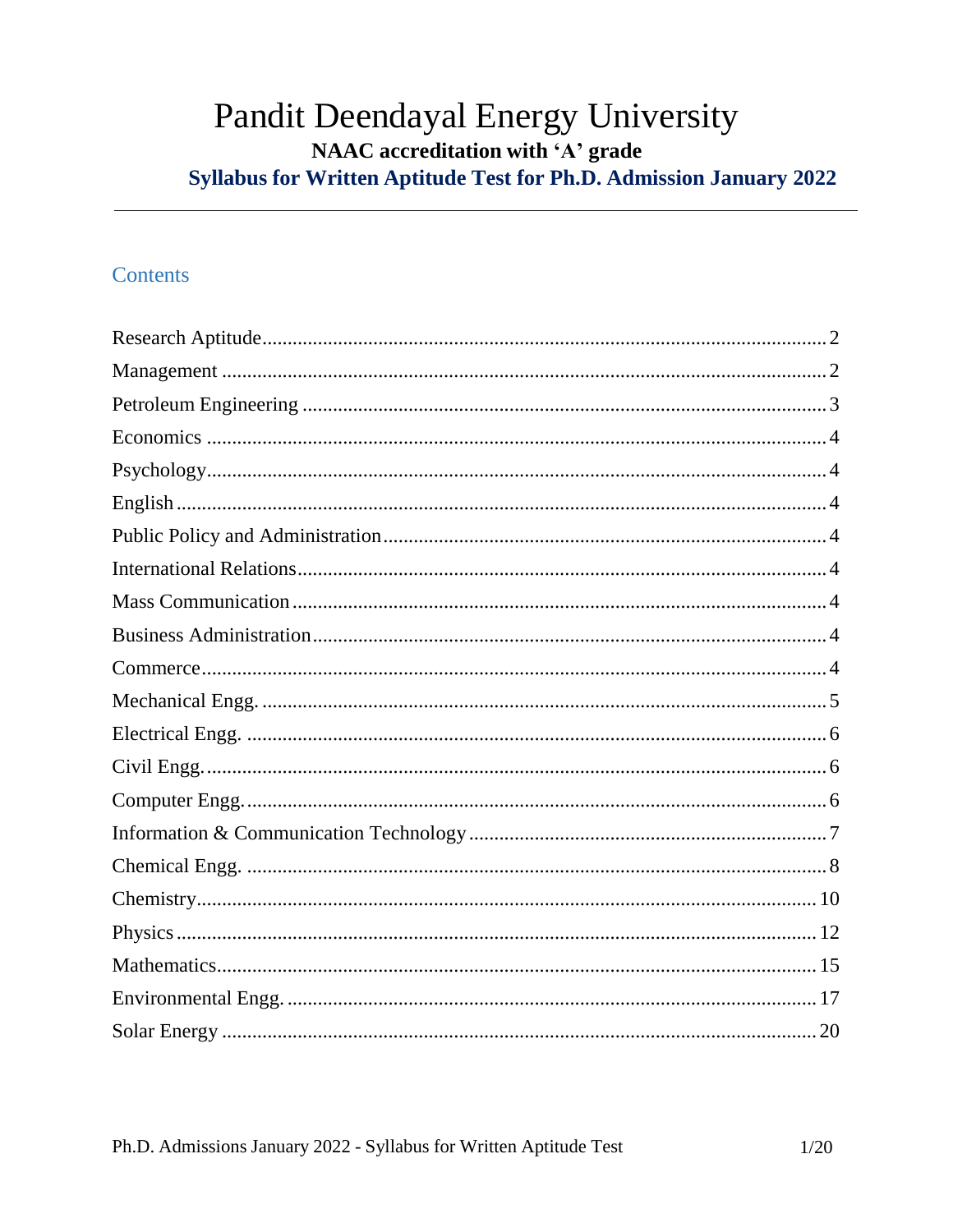# <span id="page-1-0"></span>**Research Aptitude**

- Definition of research
- Concepts and types of research
- Ethics in Research including Plagiarism
- Qualities of a competent Researcher
- Purpose and Scope of Research in Engineering Education (inter-disciplinary)
- Steps in conducting research
- Selection of Research problem
- Literature review
- Defining research Problem
- Hypothesis and its type
- Functions of Hypothesis
- Sampling techniques
- Measurement and Scaling techniques
- Data collection techniques and methods
- Analysis of Quantitative and Qualitative Data (including Basic Statistical parameters)
- Citation and Reference Styles
- Research report and thesis writing

### Suggested Reading**:**

- 1) Kothari, C. R. (2004) Research methodology: Methods and techniques
- 2) Kumar, Ranjit (2014): Research methodology: A step by step guide for Beginners
- 3) Thiel, D. V. (2014) Research methods for Engineers, Cambridge University press
- 4) Gregory, Ian (2003) Ethics in Research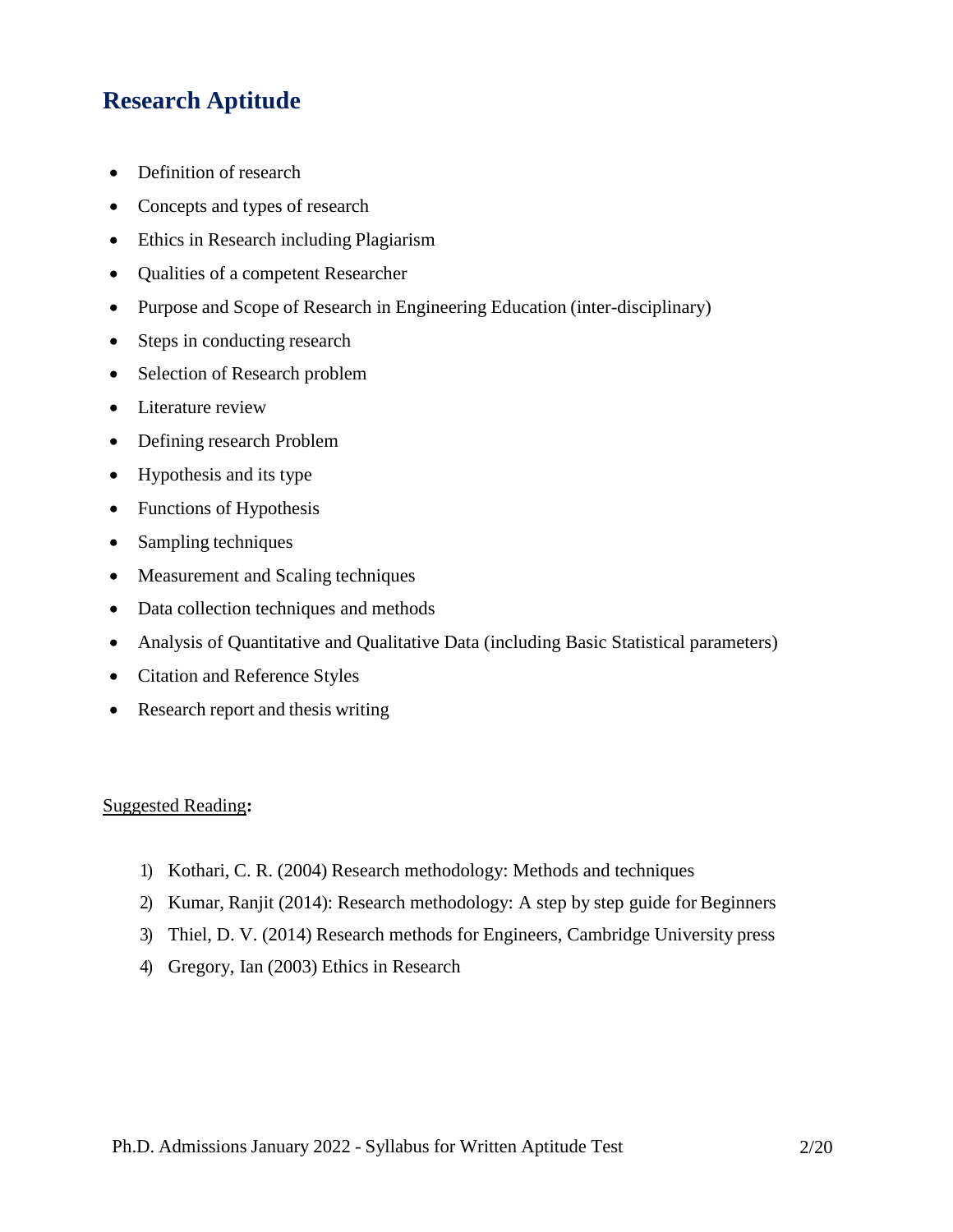# **School of Petroleum Management**

## <span id="page-2-0"></span>Management

Energy & Infrastructure Sector Management (Hydrocarbon/Renewables/Power/Marine/ Climate Change/Carbon Finance etc. and related areas), Management accounting, marketing, organizational behavior, human resource management, financial management, operations management, managerial economics, strategy, research methodology, information technology, quantitative methods and general management.

# **School of Petroleum Technology**

## <span id="page-2-1"></span>Petroleum Engineering

## **Unit - I: Petroleum Exploration**

Source, reservoir, migration, trap and seal. Lead, Play and Prospect. Geochemical Analysis. Gravity methods. Electrical methods. Seismic methods, Acquisition, Processing and Interpretation, Attribute Analysis. Resistivity methods. Formation evaluation using standard wireline logs.

### **Unit - II: Reservoir Engineering**

Petro physical properties. Darcy's law.Rock fluid interactions. Fluid and rock properties. Phase behavior of hydrocarbon system. Reservoir drive mechanism. Reserve determination (volumetric, material balance, decline curve, P/Z method).Flow in porous media. Fluid Coning.Reservoir Pressure measurements and maintenance. Well test analysis. Static and dynamic modeling.

### **Unit - III: Drilling Engineering**

Well planning. Drilling Rigs. Mud Hydraulics. Casing Practices. Drill String. Bits and their classification. Drilling problems and remedies. Drilling fluids. Safety, Health and Environment, HAZOP and HAZID. Drilling Waste Management. Cementing Techniques. Directional Survey. Dog-log severity. Advance drilling methods – ERD, horizontal drilling, multilateral drilling.

### **Unit - IV: Production Engineering**

Well Equipments. Well head assembly. Packers. Tubing Strings. Well completion – techniques and design. Well Activation. Swabbing. Well Perforation. Well Stimulation. Artificial Lift Techniques. Production Optimization Techniques, Nodal Analysis. Storage and Transportation, Storage Tanks, Pumps and Compressors. Separation of Oil and Gas. GGS. Oil and Gas Metering and Processing.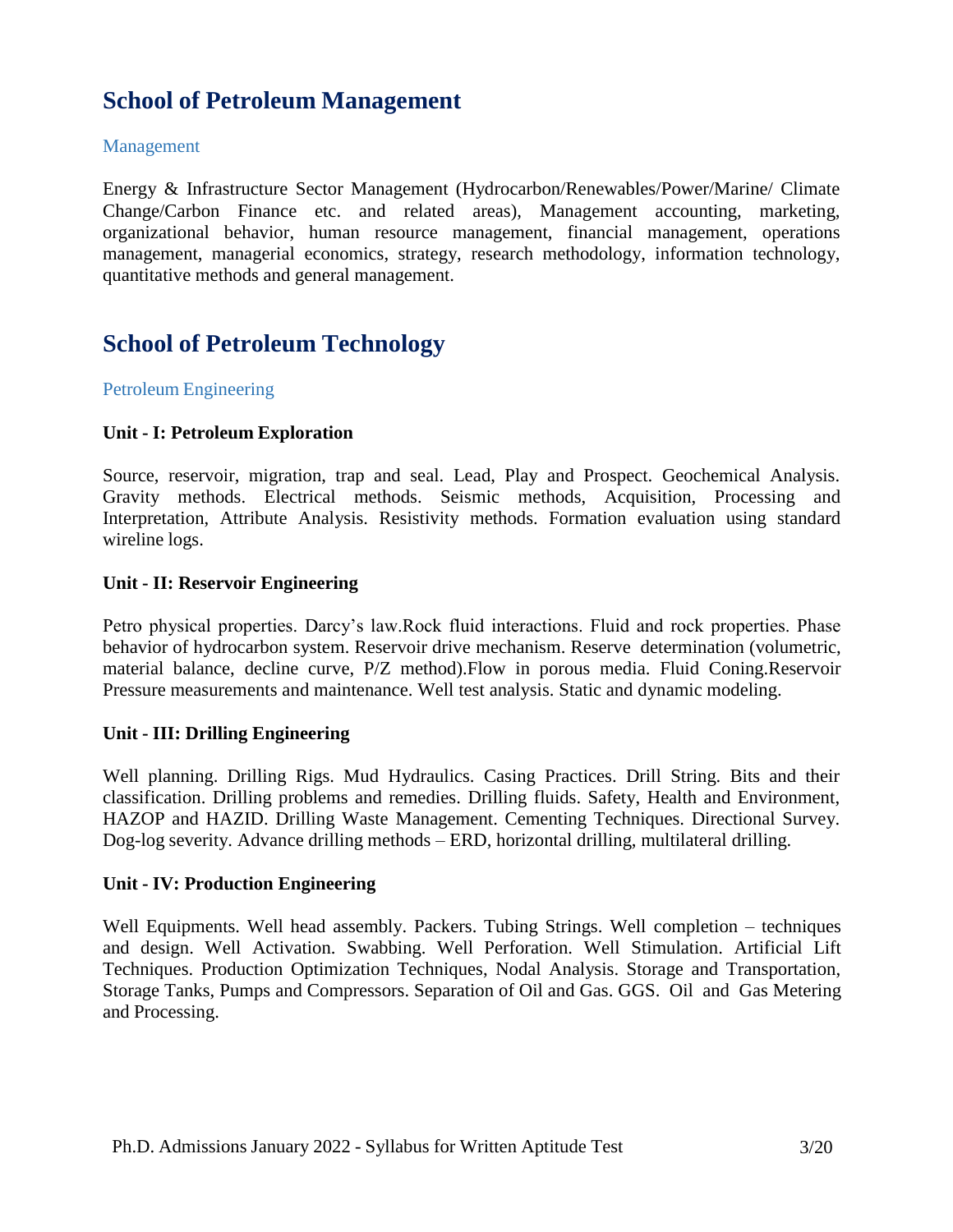# **School of Liberal Studies**

## <span id="page-3-0"></span>**Economics**

Developmental Economics, Microeconomics, Macroeconomics, Indian Economics, Basic Statistics, Basic Econometrics, Other allied areas.

# <span id="page-3-1"></span>Psychology

Clinical Psychology, Applied Psychology, Industrial Psychology, Social Psychology, Environmental Psychology, Cognitive Psychology, Human Development, Health, Other allied areas.

# <span id="page-3-2"></span>English

Indian English Literature and Contemporary Fiction in India, American Literature, Research Method, Comparative Literature, Trends in Contemporary Literature, 20th Century British Literature, Communication Theories and Applications, Other allied areas.

## <span id="page-3-3"></span>Public Policy and Administration

Governance (Good Governance, E-Governance) and allied areas, Service Delivery, Public Private Partnerships, Public Health, Rural and Urban Development, Disaster Management, Police and Security Studies, Personnel Administration, Policy evaluation.

### <span id="page-3-4"></span>International Relations

Foreign Policy, Diplomacy and Relations, Energy Politics, Political Economy, Geopolitics, Nuclear Energy, Nuclear Proliferation, Nuclear Disarmament, Nuclear Security, Peace and Conflict Studies, Climate Change/ Environment, National/ International security, Domestic Politics and allied areas.

### <span id="page-3-5"></span>Mass Communication

Journalism, Development communication, Advertising, Public Relation, Corporate, Communication, Films (popular and documentary), Media literacy, Social Media, Media education and allied areas.

### <span id="page-3-6"></span>Business Administration

Banking, Insurance, Finance, Capital Market, Marketing, Other allied areas.

#### <span id="page-3-7"></span>**Commerce**

Commerce, Accounting, Taxation, Other allied areas.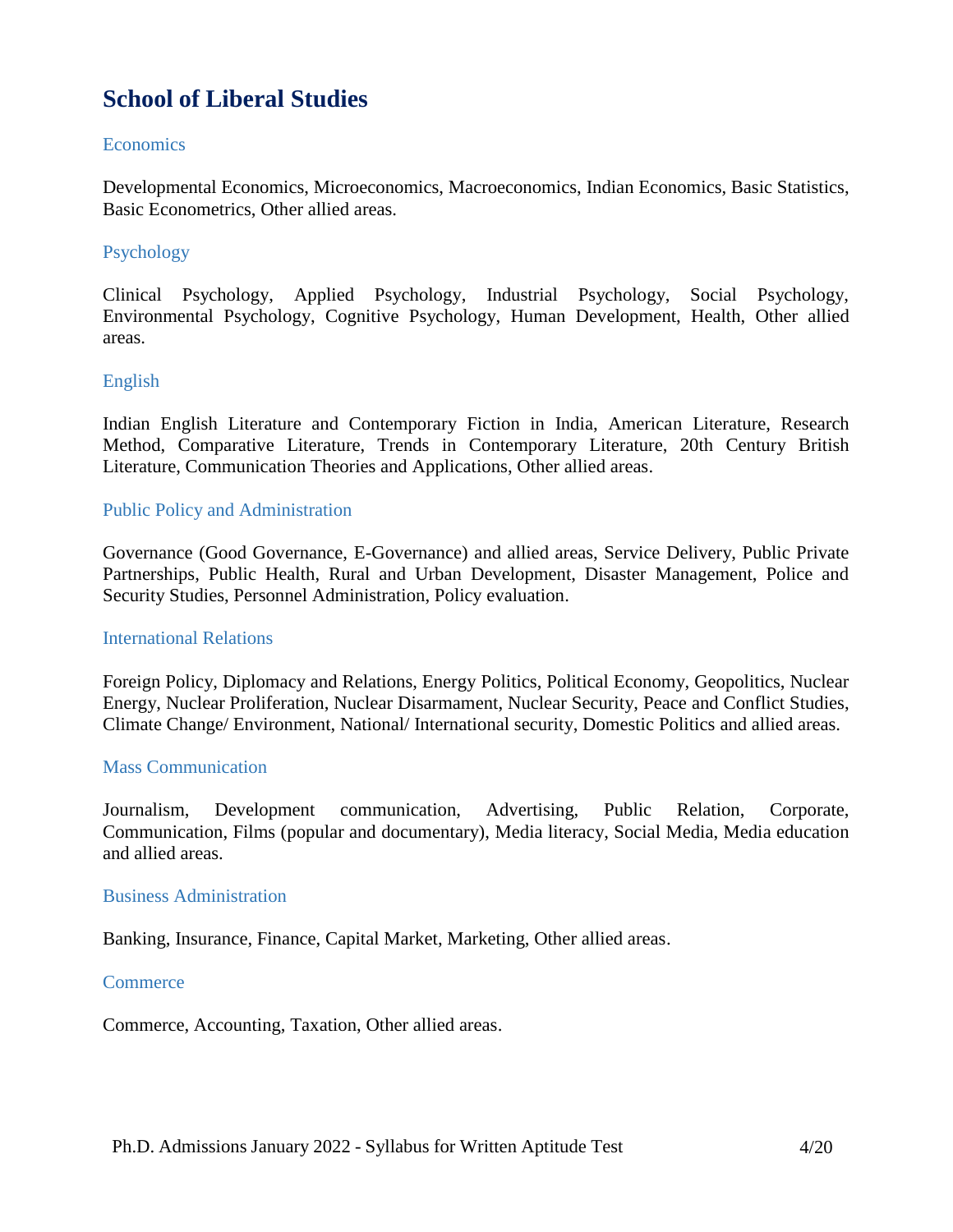# **School of Technology**

# <span id="page-4-0"></span>Mechanical Engg.

**Fluid Mechanics:** Fluid properties; fluid statics, manometry, buoyancy, forces on submerged bodies, stability of floating bodies; control-volume analysis of mass, momentum and energy; fluid acceleration; differential equations of continuity and momentum; Bernoulli's equation; dimensional analysis; viscous flow of incompressible fluids, boundary layer, elementary turbulent flow, flow through pipes, head losses in pipes, bends and fittings.

**Heat-Transfer:** Modes of heat transfer; one dimensional heat conduction, resistance concept and electrical analogy, heat transfer through fins; unsteady heat conduction, lumped parameter system, Heisler's charts; thermal boundary layer, dimensionless parameters in free and forced convective heat transfer, heat transfer correlations for flow over flat plates and through pipes, effect of turbulence; heat exchanger performance, LMTD and NTU methods; radiative heat transfer, Stefan-Boltzmann law, Wien's displacement law, black and grey surfaces, view factors, radiation network analysis.

**Thermodynamics:** Thermodynamic systems and processes; properties of pure substances, behaviour of ideal and real gases; zeroth and first laws of thermodynamics, calculation of work and heat in various processes; second law of thermodynamics; thermodynamic property charts and tables, availability and irreversibility; thermodynamic relations.

**Applications:** Power Engineering: Air and gas compressors; vapour and gas power cycles, concepts of regeneration and reheat. I.C. Engines: Air-standard Otto, Diesel and dual cycles. Refrigeration and air-conditioning: Vapour and gas refrigeration and heat pump cycles; properties of moist air, psychrometric chart, basic psychrometric processes. Turbomachinery: Impulse and reaction principles, velocity diagrams, Pelton-wheel, Francis and Kaplan turbines.

**Engineering Materials and Metallurgy:** Structure and properties of engineering materials, phase diagrams, heat treatment, stress-strain diagrams for engineering materials, TTT diagrams, SEM, TEM, XRD.

**Casting, Forming and Joining Processes:** Different types of castings, design of patterns, moulds and cores; solidification and cooling; riser and gating design. Plastic deformation and yield criteria; fundamentals of hot and cold working processes; load estimation for bulk (forging, rolling, extrusion, drawing) and sheet (shearing, deep drawing, bending) metal forming processes; principles of powder metallurgy. Principles of welding, brazing, soldering and adhesive bonding.

**Machining and Machine Tool Operations:** Mechanics of machining; basic machine tools; single and multi-point cutting tools, tool geometry and materials, tool life and wear; economic of machining; principles of non-traditional machining processes; principles of work holding, design of jigs and fixtures.

**Metrology and Inspection:** Limits, fits and tolerances; linear and angular measurements; comparators; gauge design; interferometry; form and finish measurement; alignment and testing methods; tolerance analysis in manufacturing and assembly.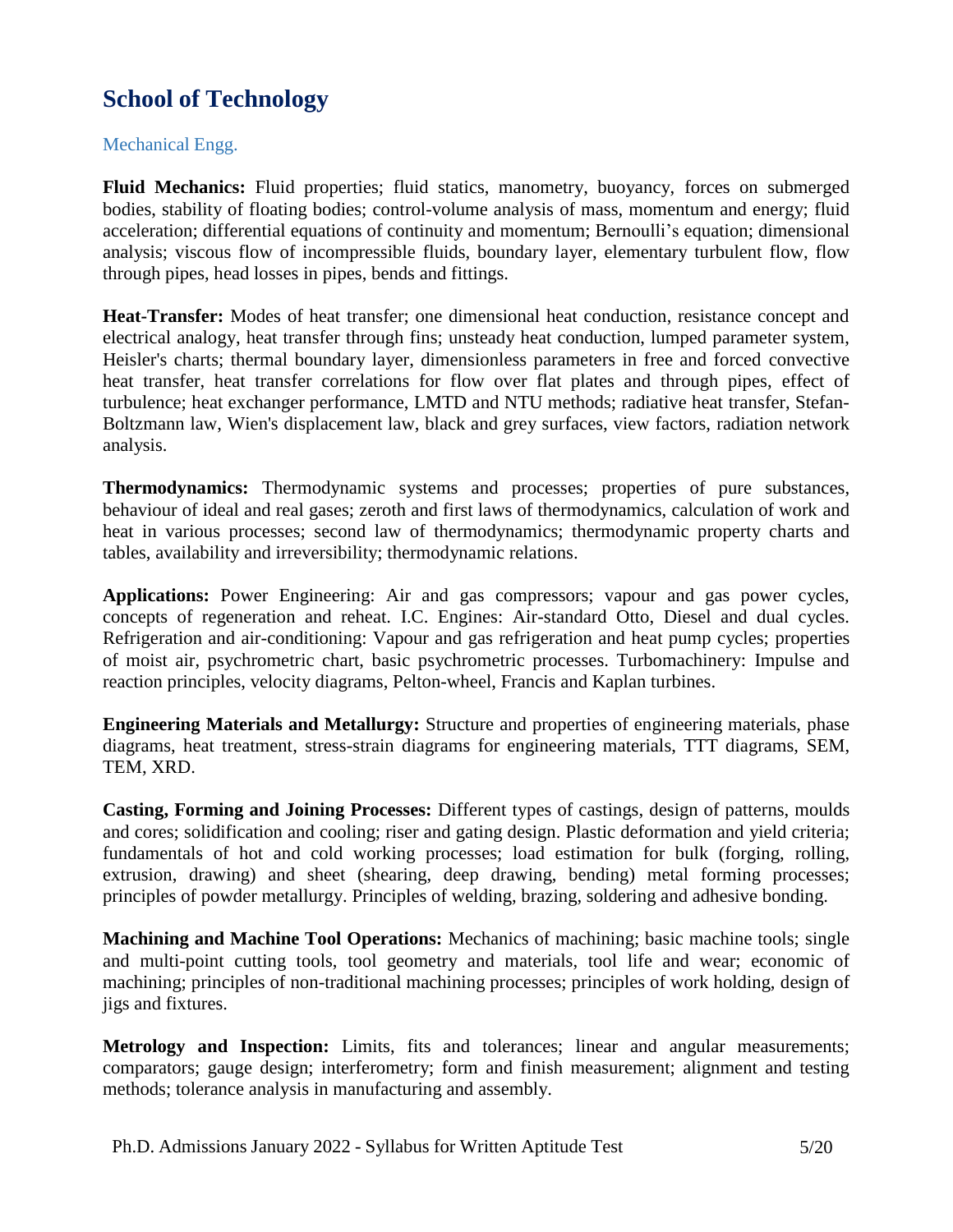**Computer Integrated Manufacturing:** Basic concepts of CAD/CAM and their integration tools.

**Engineering Mechanics:** Free body diagrams and equilibrium; trusses and frames; virtual work; kinematics and dynamics of particles and of rigid bodies in plane motion, including impulse and momentum (linear and angular) and energy formulations; impact.

**Strength of Materials:** Stress and strain, stress-strain relationship and elastic constants, Mohr's circle for plane stress and plane strain, thin cylinders; shear force and bending moment diagrams; bending and shear stresses; deflection of beams; torsion of circular shafts; Euler's theory of columns; strain energy methods; thermal stresses.

**Theory of Machines:** Displacement, velocity and acceleration analysis of plane mechanisms; dynamic analysis of slider-crank mechanism; gear trains; flywheels.

**Vibrations:** Free and forced vibration of single degree of freedom systems; effect of damping; vibration isolation; resonance, critical speeds of shafts.

**Design:** Design for static and dynamic loading; failure theories; fatigue strength and the S-N diagram; principles of the design of machine elements such as bolted, riveted and welded joints, shafts, spur gears, rolling and sliding contact bearings, brakes and clutches.

# <span id="page-5-0"></span>Electrical Engg.

Basic of electrical Engineering , Basic of Electronics, Measurement, Instrumentation, Control Systems, Network analysis, Power System, High Voltage Engineering, Switchgear & Protection, Renewable Energy Engineering, Power Electronics & Drives, Microprocessor & Micro controllers, Electrical Machines, Electrical Machine Design, Power System Operation & Control, Power System Stability, Advances in Power System, Commissioning of Electrical Equipments.

# <span id="page-5-1"></span>Civil Engg.

Geotechnical and Foundation Engineering; Structural Engineering; Construction Management; Hydraulics and Environmental Engineering; Hydrology and Water Resources Engineering; Transportation Engineering; Surveying; Concrete Technology; Building materials; Construction Technology

# <span id="page-5-2"></span>Computer Engg.

# **Unit – I: Engineering Mathematics**

Discrete Mathematics: Propositional and first order logic. Sets, relations, functions, partial orders and lattices, Groups, Graphs: connectivity, matching, coloring. Combinatorics: counting, recurrence relations, generating functions. Linear Algebra: Matrices, determinants, system of linear equations, eigenvalues and eigenvectors, LU decomposition. Calculus: Limits, continuity and differentiability. Maxima and Minima. Mean value theorem. Integration. Probability: Random variables. Uniform, normal, exponential, poisson and binomial distributions. Mean, median, mode and standard deviation. Conditional probability and Bayes theorem.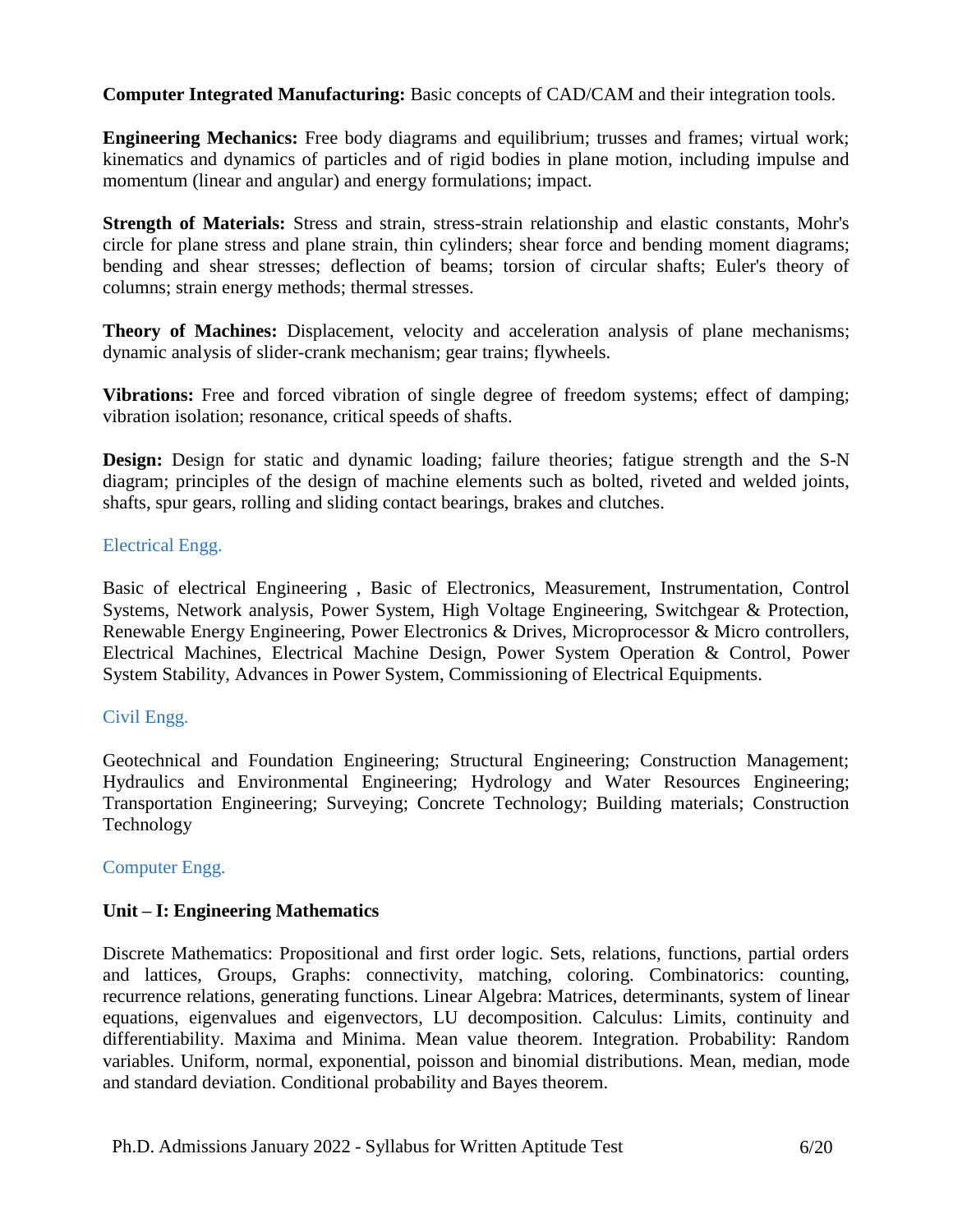## **Unit – II: Computer Architecture and Networks**

Digital Logic: Boolean algebra. Combinational and sequential circuits. Minimization. Number representations and computer arithmetic (fixed and floating point). Computer Organization: Machine instructions and addressing modes. ALU, data-path and control unit. Instruction pipelining. Memory hierarchy: cache, main memory and secondary storage; I/O interface (interrupt and DMA mode). Computer Networks: Concept of layering. LAN technologies (Ethernet). Flow and error control techniques, switching. IPv4/IPv6, routers and routing algorithms (distance vector, link state). TCP/UDP and sockets, congestion control. Application layer protocols (DNS, SMTP, POP, FTP, HTTP). Basics of Wi-Fi. Network security: authentication, basics of public key and private key cryptography, digital signatures and certificates, firewalls.

## **Unit – III: System Software**

Operating System: Processes, threads, inter‐process communication, concurrency and synchronization. Deadlock. CPU scheduling. Memory management and virtual memory. File systems. Theory of Computation: Regular expressions and finite automata. Context-free grammars and push-down automata. Regular and context-free languages, pumping lemma. Turing machines and undecidability. Compiler Design: Lexical analysis, parsing, syntax-directed translation. Runtime environments. Intermediate code generation.

## **Unit – IV: Algorithms and Artificial Intelligence**

Programming in C/C++. Data structures and Algorithms: Linear and nonlinear data structures, Searching, sorting, hashing. time and space complexity analysis. Algorithm design techniques: greedy, dynamic programming and divide‐and‐conquer. Graph search, minimum spanning trees, shortest paths. Databases: ER‐model. Relational model: relational algebra, tuple calculus, SQL. Integrity constraints, normal forms. File organization, indexing (e.g., B and B+ trees). Transactions and concurrency control. Artificial Intelligence: knowledge representation, Supervised and Unsupervised Learning, Kernel methods, reinforcement learning, Evolutionary computing and evaluation techniques.

<span id="page-6-0"></span>Information & Communication Technology

# **Unit – I : - Engineering Mathematics**

Discrete Mathematics: Propositional and first order logic. Sets, relations, functions, partial orders and lattices. Groups. Graphs: connectivity, matching, coloring. Combinatorics: counting, recurrence relations, generating functions. Linear Algebra: Matrices, determinants, system of linear equations, eigenvalues and eigenvectors, LU decomposition. Calculus: Limits, continuity and differentiability. Maxima and Minima. Mean value theorem. Integration. Probability: Random variables. Uniform, normal, exponential, poisson and binomial distributions. Mean, median, mode and standard deviation. Conditional probability and Bayes theorem.

### **Unit II: Communication and Signal Processing:**

Ph.D. Admissions January 2022 - Syllabus for Written Aptitude Test 7/20 Analog and Digital Communication: AM, FM and PM Modulation and Demodulation, AM & FM Receivers, Noise Characteristics, Digital Baseband Modulation and demodulation: PCM, DM, DPCM, ADM, SDM, Digital Carrier Modulation and Demodulation: ASK, FSK, MSK & PSK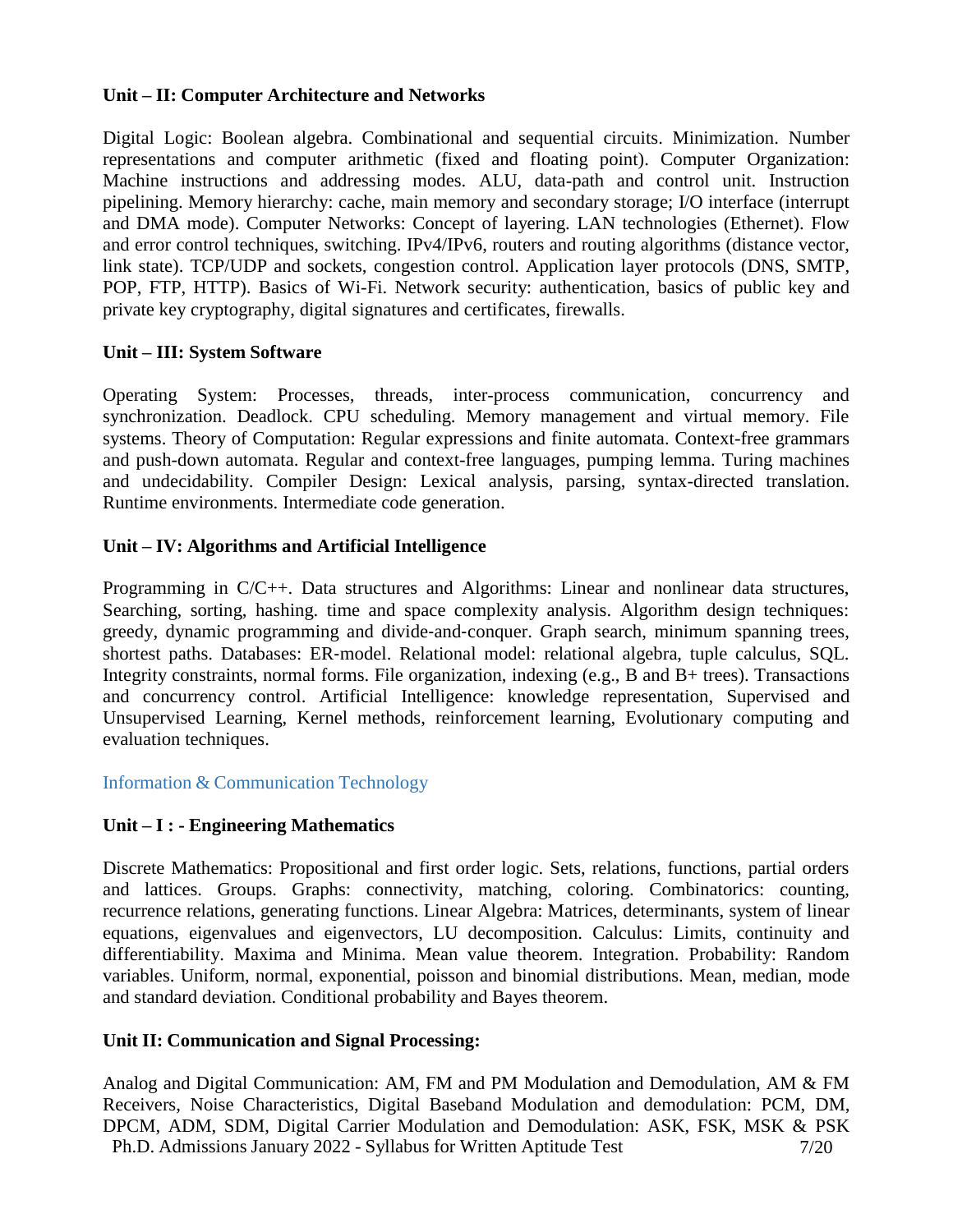Techniques, Digital Receiver Characteristics, Synchronisation, Noise Performance. Information Theory and Coding: Probability Theory, Random Process, Source Coding, Line Coding Techniques, Channel Coding Techniques, Error Detection and Correction Codes.Signals and Systems: Analysis of Continuous and Discrete Time Signals and Systems: Laplace, Fourier & Z-Transform, Frequency Analysis, Digital Filter Structures, Design of Digital Filters, Concept of Feedback in Linear Systems, Applications to Speech and Image Processing.

# **Unit III: RF Engineering:**

Electromagnetics: Divergence & Curl, Maxwell's Equations, Propagation of EM Waves, Plane Waves, Wave Impedance, Wave Equation, Poynting Theorem. Reflection & Refraction of Plane Waves, Group and Phase Velocity, skin depth, wave equation and solution for waveguide, modes in waveguide, S-Parameters and Scattering Matrix. Transmission Line: Characteristic Impedance, Reflection Coefficient, Standing Wave Ratio, Impedance Matching.Wave Propagation: Modes of Wave Propagation, Basics of Radar, range Equation, Blind Speed, Types of Radar, Radar Display, MTI Radar, pulse Radar, Unambiguous Range.Antenna: Antennas Concepts and Terminology, wire antenna, antenna Array, Microstrip Antenna, Smart Antenna.

# **Unit IV: Computing and Embedded Systems:**

Digital Systems: Number Systems, Boolean Algebra, Combinational & Sequential Circuits, ADC and DAC, Memory Units.Computer Organization and Architecture: Machine Instructions and Addressing Modes. ALU, Data-path and Control Unit, Instruction pipelining, Memory hierarchy: cache, main memory and secondary storage.Microprocessor and Microcontroller: Architecture, Programming and Interfacing Concepts for 80X86 and ARM, Bus Communication Protocols, Serial and Parallel Communication, Network Communication, Interfacing to Analog World and Signal Conditioning.Embedded Systems: Design Aspects, Software aspects of Embedded Systems, Real Time Operating Systems for Embedded Systems, Embedded Programming, Scheduler, Multitasking, Threading Concepts and Implementation, Concept of IoT.

# <span id="page-7-0"></span>Chemical Engg.

# **Engineering Mathematics:**

Linear Algebra: Matrix algebra, systems of linear equations, eigen values and eigenvectors. Calculus: functions of single variable, limit, continuity and differentiability, taylor series, mean value Theorems, evaluation of definite and improper integrals, partial derivatives, total derivative, maxima And minima, gradient, divergence and curl, vector identities, directional derivatives, line, surface and Volume integrals, stokes, gauss and green's theorems.

Differential equations: First order equations (linear and nonlinear), higher order linear differential Equations with constant coefficients, cauchy's and euler's equations, initial and boundary value Problems, laplace transforms, solutions of one dimensional heat and wave equations and laplace Equation.

Complex variables: Complex number, polar form of complex number, triangle inequality.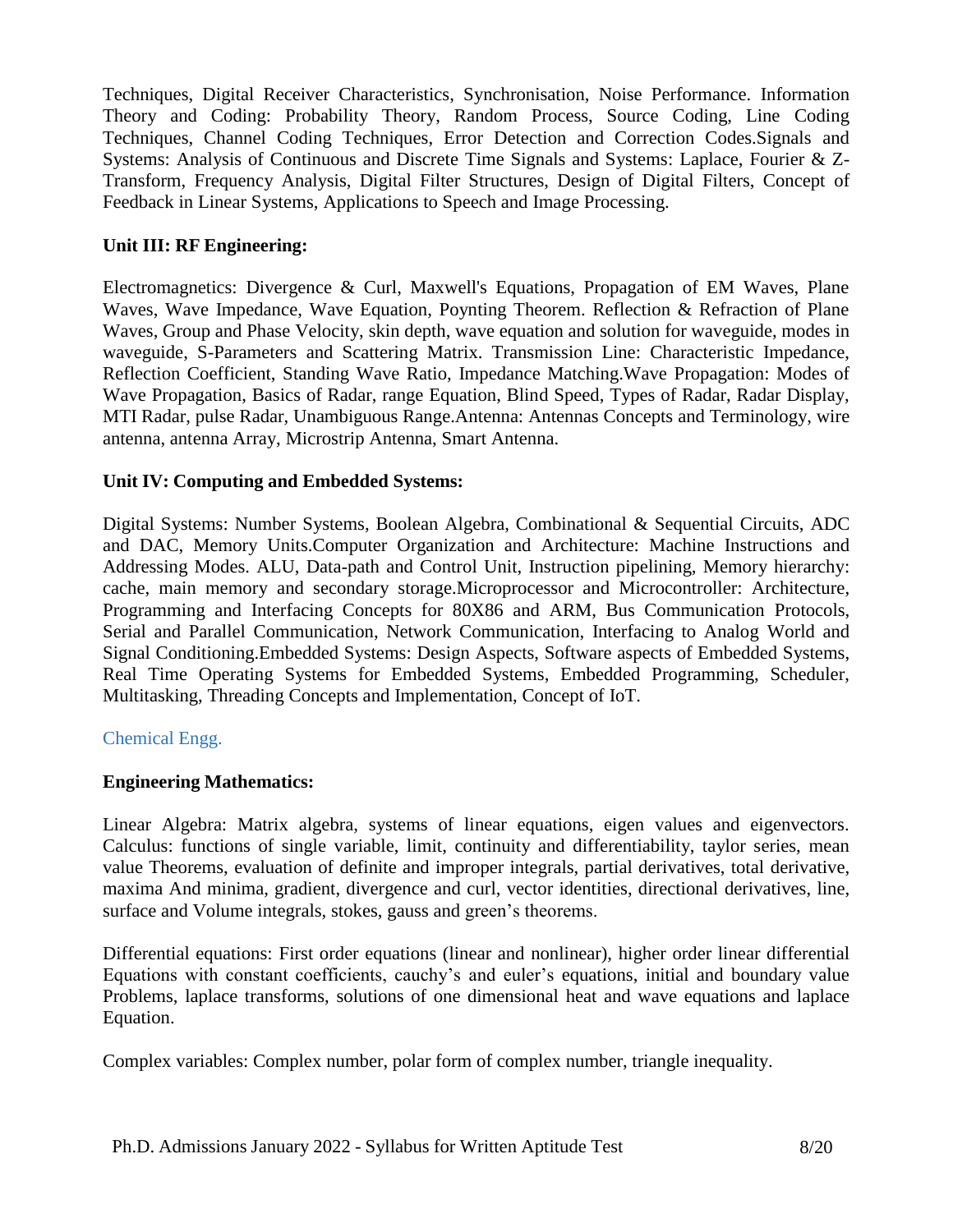Probability and statistics: Definitions of probability and sampling theorems, conditional probability, mean, median, mode and standard deviation, random variables, poisson, normal and binomial distributions, linear regression analysis.

Numerical methods: Numerical solutions of linear and non-linear algebraic equations. Integration by trapezoidal and simpson's rule. single and multi-step methods for numerical solution of differential equations.

### **Process Calculations and Thermodynamics:**

Steady and unsteady state mass and energy balances including multiphase, multi-component, reacting and non-reacting systems. use of tie components; recycle, bypass and purge calculations; gibb's phase rule and degree of freedom analysis. first and second laws of thermodynamics. applications of first law to close and open systems. second law and entropy. thermodynamic properties of pure substances: equation of state and residual properties, properties of mixtures: partial molar properties, fugacity, excess properties and activity coefficients; phase equilibria: predicting vle of systems; chemical reaction equilibrium.

## **Fluid Mechanics and Mechanical Operations**

Fluid statics, newtonian and non-newtonian fluids, shell-balances including differential form of bernoulli equation and energy balance, macroscopic friction factors, dimensional analysis and similitude, flow through pipeline systems, flow meters, pumps and compressors, elementary boundary layer theory, flow past immersed bodies including packed and fluidized beds, turbulent flow: fluctuating velocity, universal velocity profile and pressure drop. particle size and shape, particle size distribution, size reduction and classification of solid particles; free and hindered settling; centrifuge and cyclones; thickening and classification, filtration, agitation and mixing; conveying of solids.

# **Heat Transfer**

Steady and unsteady heat conduction, convection and radiation, thermal boundary layer and heat transfer coefficients, boiling, condensation and evaporation; types of heat exchangers and evaporators and their process calculations. design of double pipe, shell and tube heat exchangers, and single and multiple effect evaporators.

# **Mass Transfer**

Fick's laws, molecular diffusion in fluids, mass transfer coefficients, film, penetration and surface renewal theories; momentum, heat and mass transfer analogies; stage-wise and continuous contacting and stage efficiencies; htu & ntu concepts; design and operation of equipment for distillation, absorption, leaching, liquid-liquid extraction, drying, humidification, dehumidification and adsorption.

# **Chemical Reaction Engineering**

Ph.D. Admissions January 2022 - Syllabus for Written Aptitude Test 9/20 Theories of reaction rates; kinetics of homogeneous reactions, interpretation of kinetic data, single and multiple reactions in ideal reactors, non-ideal reactors; residence time distribution, single parameter model; non-isothermal reactors; kinetics of heterogeneous catalytic reactions; diffusion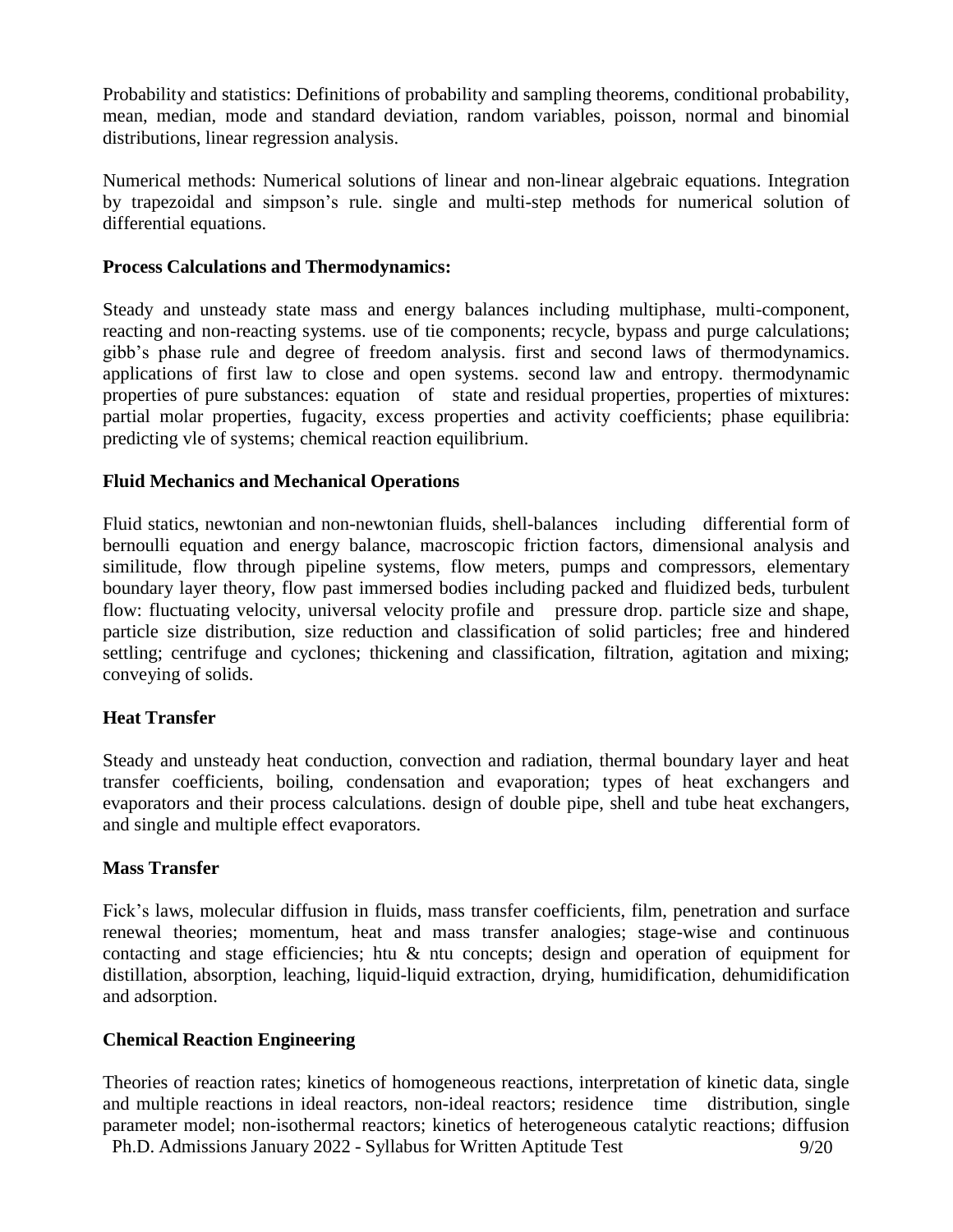effects in catalysis.

## **Instrumentation and Process Control**

Measurement of process variables; sensors, transducers and their dynamics, process modeling and linearization, transfer functions and dynamic responses of various systems, systems with inverse response, process reaction curve, controller modes (p, pi, and pid); control valves; analysis of closed loop systems including stability, frequency response, controller tuning, cascade and feed forward control.

## **Plant Design and Economics**

Principles of process economics and cost estimation including depreciation and total annualized cost, cost indices, rate of return, payback period, discounted cash flow, optimization in process design and sizing of chemical engineering equipments such as compressors, heat exchangers, multistage contactors.

# <span id="page-9-0"></span>**Chemistry**

# **Inorganic Chemistry**

- 1. Chemical periodicity
- 2. Structure and bonding in homo- and heteronuclear molecules, including shapes of molecules (VSEPR Theory).
- 3. Concepts of acids and bases, Hard-Soft acid base concept, Non-aqueous solvents.
- 4. Main group elements and their compounds: Allotropy, synthesis, structure and bonding, industrial importance of the compounds.
- 5. Transition elements and coordination compounds: structure, bonding theories, spectral and magnetic properties, reaction mechanisms.
- 6. Inner transition elements: spectral and magnetic properties, redox chemistry, analytical applications.
- 7. Organometallic compounds: synthesis, bonding and structure, and reactivity. Organometallics in homogeneous catalysis.
- 8. Cages and metal clusters.
- 9. Analytical chemistry separation, spectroscopic, electro- and thermoanalytical methods.
- 10. Bioinorganic chemistry: photosystems, porphyrins, metalloenzymes, oxygen transport, electron- transfer reactions; nitrogen fixation, metal complexes in medicine.
- 11. Characterisation of inorganic compounds by IR, Raman, NMR, EPR, Mössbauer, UV-vis, NQR, MS, electron spectroscopy and microscopic techniques.
- 12. Nuclear chemistry: nuclear reactions, fission and fusion, radio-analytical techniques and activation analysis.

# **Physical Chemistry:**

- 1. Basic principles of quantum mechanics: Postulates; operator algebra; exactly- solvable systems: particle – in –  $a - box$ , harmonic oscillator and the hydrogen atom, including shapes of atomic orbitals; orbital and spin angular momenta; tunneling.
- 2. Approximate methods of quantum mechanics: Variational principle; perturbation theory up to second order in energy; applications.
- Ph.D. Admissions January 2022 Syllabus for Written Aptitude Test 10/20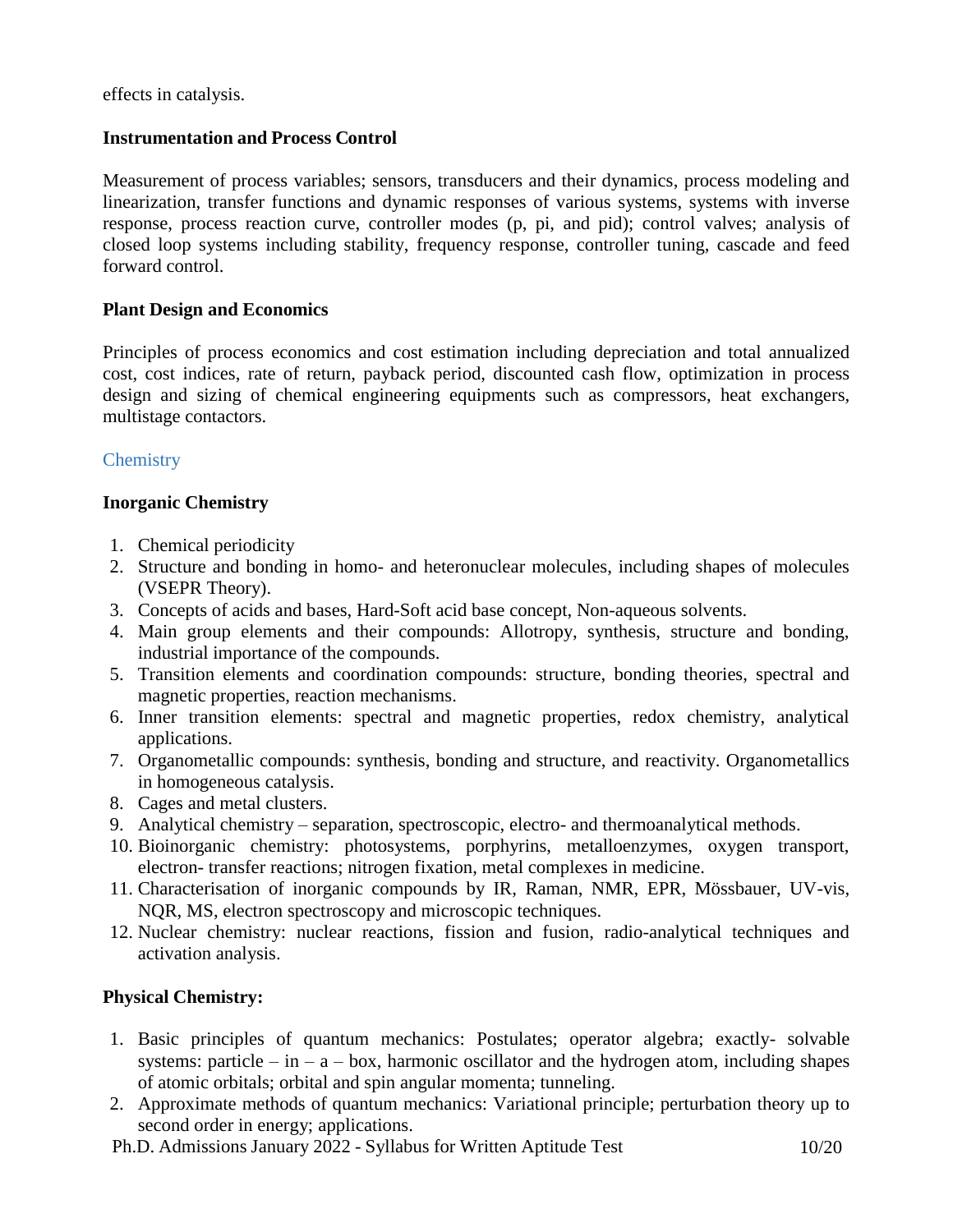- 3. Atomic structure and spectroscopy; term symbols; many-electron systems and antisymmetry principle.
- 4. Chemical bonding in diatomics; elementary concepts of MO and VB theories; Huckel theory for conjugated  $\pi$ -electron systems.
- 5. Chemical applications of group theory; symmetry elements; point groups; character tables; selection rules.
- 6. Molecular spectroscopy: Rotational and vibrational spectra of diatomic molecules; electronic spectra; IR and Raman activities – selection rules; basic principles of magnetic resonance.
- 7. Chemical thermodynamics : Laws, state and path functions and their applications; thermodynamic description of various types of processes; Maxwell's relations; spontaneity and equilibria; temperature and pressure dependence of thermodynamic quantities; Le Chatelier principle; elementary description of phase transitions; phase equilibria and phase rule; thermodynamics of ideal and non-ideal gases, and solutions.
- 8. Statistical thermodynamics: Boltzmann distribution; kinetic theory of gases; partition functions and their relation to thermodynamic quantities – calculations for model systems.
- 9. Electrochemistry: Nernst equation, redox systems, electrochemical cells; Debye Huckel theory; electrolytic conductance – Kohlrausch's law and its applications; ionic equilibria; conductometric and potentiometric titrations.
- 10. Chemical kinetics : Empirical rate laws and temperature dependence; complex reactions; steady state approximation; determination of reaction mechanisms; collision and transition state theories of rate constants; unimolecular reactions; enzyme kinetics; salt effects; homogeneous catalysis; photochemical reactions.
- 11. Colloids and surfaces: Stability and properties of colloids; isotherms and surface area; heterogeneous catalysis.
- 12. Solid state: Crystal structures; Bragg's law and applications; band structure of solids.
- 13. Polymer chemistry: Molar masses; kinetics of polymerization.
- 14. Data analysis: Mean and standard deviation; absolute and relative errors; linear regression; covariance and correlation coefficient.

# **Organic Chemistry**

- 1. IUPAC nomenclature of organic molecules including regio- and stereoisomers.
- 2. Principles of stereochemistry: Configurational and conformational isomerism in acyclic and cyclic compounds; stereogenicity, stereoselectivity, enantioselectivity, diastereoselectivity and asymmetric induction.
- 3. Aromaticity : Benzenoid and non-benzenoid compounds generation and reactions.
- 4. Organic reactive intermediates: Generation, stability and reactivity of carbocations, carbanions, free radicals, carbenes, benzynes and nitrenes.
- 5. Organic reaction mechanisms involving addition, elimination and substitution reactions with electrophilic, nucleophilic or radical species. Determination of reaction pathways.
- 6. Common named reactions and rearrangements applications in organic synthesis.
- 7. Organic transformations and reagents: Functional group interconversion including oxidations and reductions; common catalysts and reagents (organic, inorganic, organometallic and enzymatic). Chemo, regio and stereoselective transformations.
- 8. Concepts in organic synthesis: Retrosynthesis, disconnection, synthons, linear and convergent synthesis, umpolung of reactivity and protecting groups.
- 9. Asymmetric synthesis: Chiral auxiliaries, methods of asymmetric induction substrate, reagent and catalyst controlled reactions; determination of enantiomeric and diastereomeric excess; enantio-discrimination. Resolution – optical and kinetic.
- Ph.D. Admissions January 2022 Syllabus for Written Aptitude Test 11/20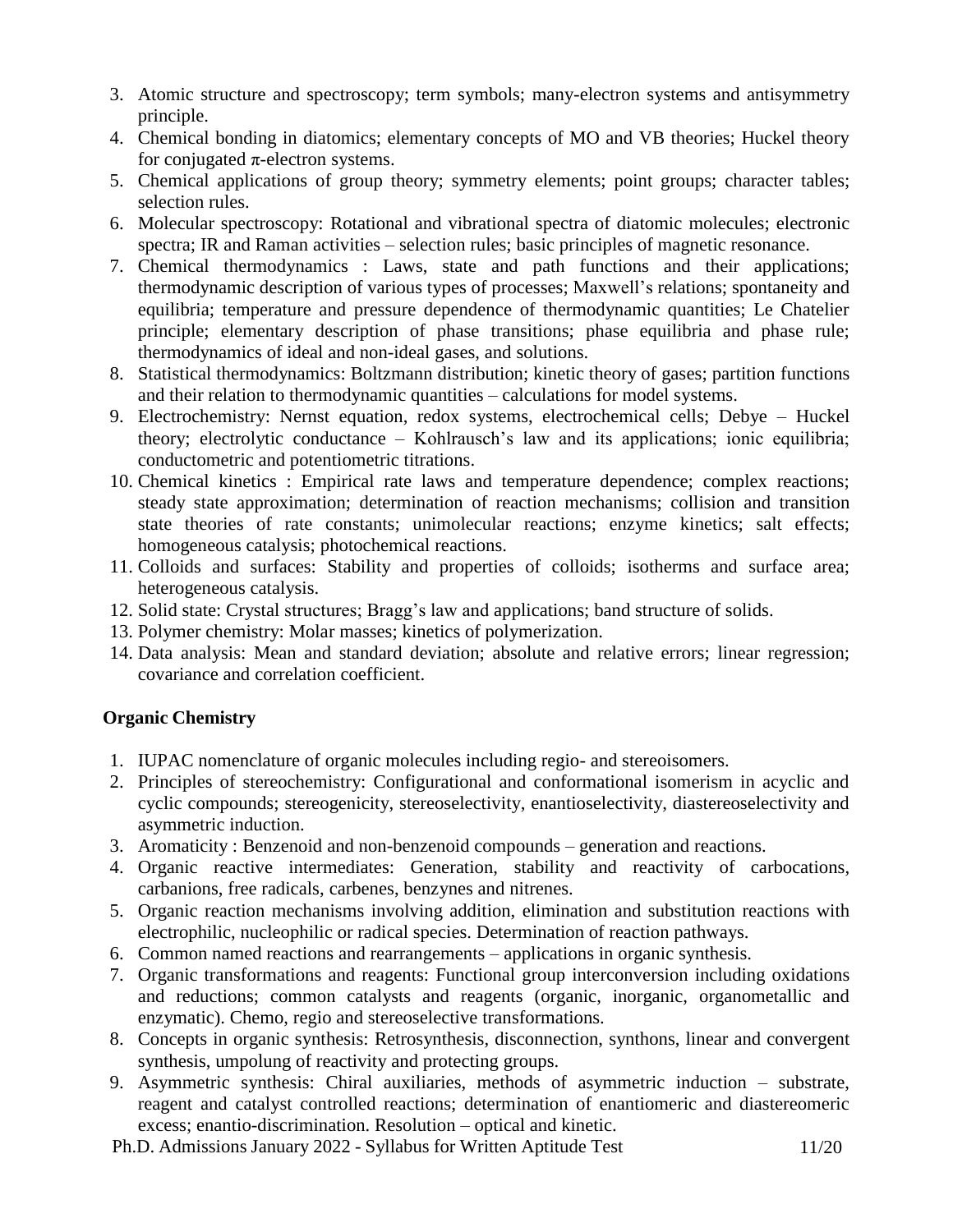- 10. Pericyclic reactions electrocyclisation, cycloaddition, sigmatropic rearrangements and other related concerted reactions. Principles and applications of photochemical reactions in organic chemistry.
- 11. Synthesis and reactivity of common heterocyclic compounds containing one or two heteroatoms  $($  O, N, S  $)$ .
- 12. Chemistry of natural products: Carbohydrates, proteins and peptides, fatty acids, nucleic acids, terpenes, steroids and alkaloids. Biogenesis of terpenoids and alkaloids.
- 13. Structure determination of organic compounds by IR, UV-Vis, 1H & 13C NMR and Mass spectroscopic techniques.

## **Interdisciplinary Topics**

- 1. Chemistry in nanoscience and technology.
- 2. Catalysis and green chemistry.
- 3. Medicinal chemistry.
- 4. Supramolecular chemistry.
- 5. Environmental chemistry

### <span id="page-11-0"></span>**Physics**

### **Mathematical Methods of Physics**

Dimensional analysis. Vector algebra and vector calculus. Linear algebra, matrices, Cayley – Hamilton Theorem. Eigenvalues and eigenvectors. Linear ordinary differential equations of first  $\&$ second order, Special functions ( Hermite, Bessel, Laguerre and Legendre functions ). Fourier series, Fourier and Laplace transforms. Elements of complex analysis, analytic functions; Taylor & Laurent series; poles, residues and evaluation of integrals. Elementary probability theory, random variables, binomial, Poisson and normal distributions. Central limit theorem.

### **Classical Mechanics**

Newton's laws. Dynamical systems, Phase space dynamics, stability analysis. Central force motions.Two body Collisions – scattering in laboratory and Centre of mass frames. Rigid body dynamics – moment of inertia tensor. Non – inertial frames and pseudoforces. Variational principle. Generalized coordinates. Lagrangian and Hamiltonian formalism and equations of motion. Conservation laws and cyclic coordinates. Periodic motion: small oscillations, normal modes. Special theory of relativity – Lorentz transformations,relativistic kinematics and mass – energy equivalence.

### **Electromagnetic Theory**

Electrostatics: Gauss's law and its applications, Laplace and Poisson equations, boundary value problems. Magnetostatics : Biot – Savart law, Ampere's theorem. Electromagnetic induction. Maxwell's equations in free space and linear isotropic media; boundary conditions on the fields at interfaces. Scalar and vector potentials, gauge invariance. Electromagnetic waves in free space. Dielectrics and conductors. Reflection and refraction, polarization, Fresnel's law, interference, coherence, and diffraction. Dynamics of charged particles in static and uniform electromagnetic fields.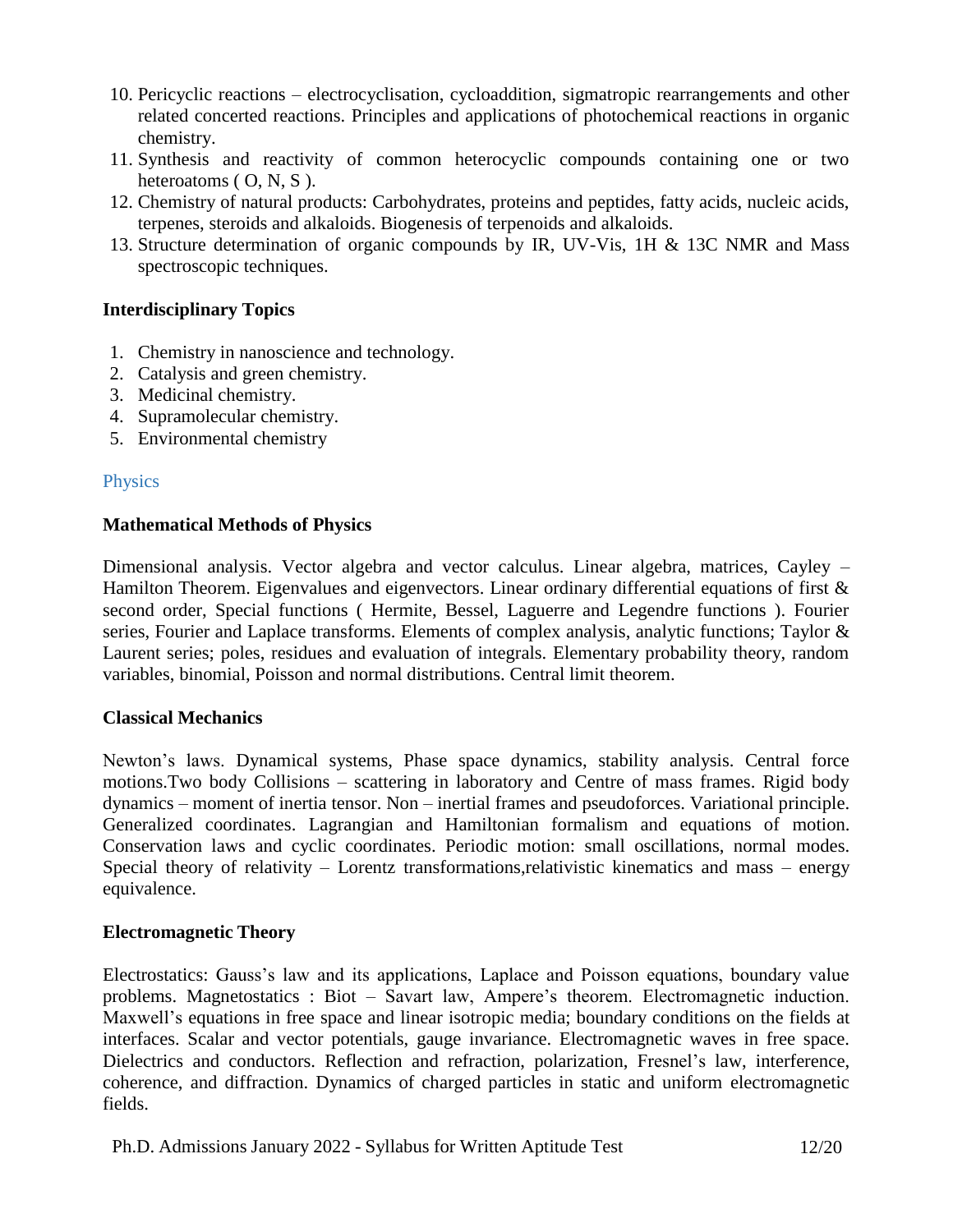## **Quantum Mechanics**

Wave – particle duality. Schrödinger equation (time – dependent and time – independent). Eigenvalue problems (particle in a box, harmonic oscillator, etc.). Tunneling through a barrier. Wave – function in coordinate and momentum representations. Commutators and Heisenberg uncertainty principle. Dirac notation for state vectors. Motion in a central potential : orbital angular momentum, angular momentum algebra, spin, addition of angular momenta; Hydrogen atom. Stern – Gerlach experiment. Time – independent perturbation theory and applications. Variational method. Time dependent perturbation theory and Fermi's golden rule, selection rules. Identical particles, Pauli exclusion principle, spin – statistics connection.

## **Thermodynamic and Statistical Physics**

Laws of thermodynamics and their consequences. Thermodynamic potentials, Maxwell relations, chemical potential, phase equilibria. Phase space, micro – and macro-states. Micro – canonical, canonical and grand – canonical ensembles and partition functions. Free energy and its connection with thermodynamic quantities. Classical and quantum statistics. Ideal Bose and Fermi gases. Principle of detailed balance. Blackbody radiation and Planck's distribution law.

### **Electronics and Experimental Methods**

Semiconductor devices (diodes, junctions, transistors, field effect devices, homo – and hetero – junction devices), device structure, device characteristics, frequency dependence and applications. Opto – electronic devices (solar cells, photo -detectors, LEDs). Operational amplifiers and their applications. Digital techniques and applications (registers, counters, comparators and similar circuits). A / D and D / A converters. Microprocessor and microcontroller basics.

Data interpretation and analysis. Precision and accuracy. Error analysis, propagation of errors. Least squares fitting.

# **Mathematical Methods of Physics**

Green's function. Partial differential equations ( Laplace, wave and heat equations in two and three dimensions ). Elements of computational techniques: root of functions, interpolation, extrapolation, integration by trapezoid and Simpson's rule, Solution of first order differential equation using Runge Kutta method. Finite difference methods. Tensors. Introductory group theory : SU(2), O(3).

### **Classical Mechanics**

Dynamical systems, Phase space dynamics, stability analysis. Poisson brackets and canonical transformations. Symmetry, invariance and Noether's theorem. Hamilton – Jacobi theory.

### **Electromagnetic Theory**

Dispersion relations in plasma. Lorentz invariance of Maxwell's equation. Transmission lines and wave guides. Radiation – from moving charges and dipoles and retarded potentials.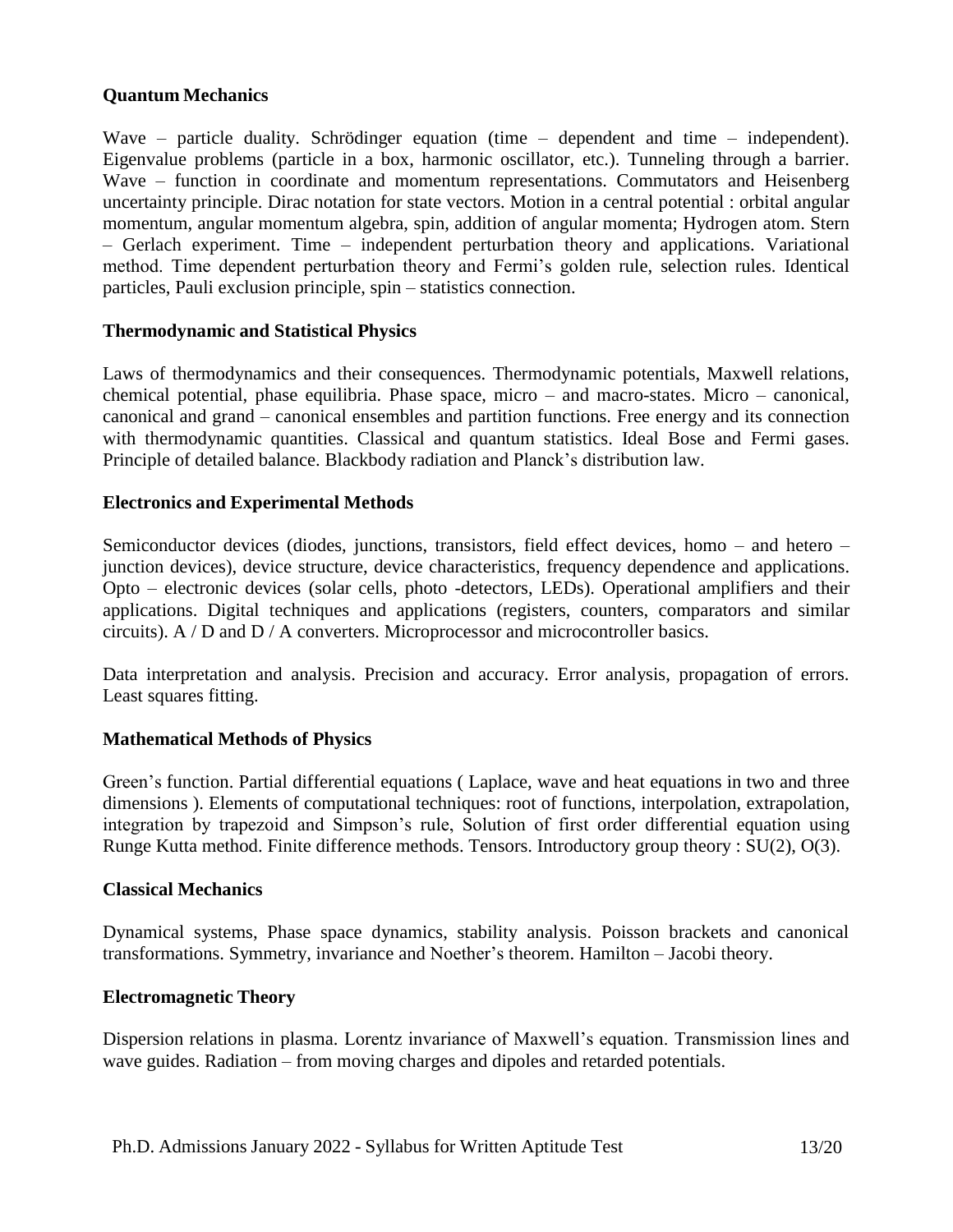## **IQuantum Mechanics**

Spin – orbit coupling, fine structure. WKB approximation. Elementary theory of scattering : phase shifts, partial waves, Born approximation. Relativistic quantum mechanics: Klein-Gordon and Dirac equations. Semi – classical theory of radiation.

### **Thermodynamic and Statistical Physics**

First – and second – order phase transitions. Diamagnetism, paramagnetism, and ferromagnetism. Ising model. Bose – Einstein condensation. Diffusion equation. Random walk and Brownian motion. Introduction to nonequilibrium processes.

## **Electronics and Experimental Methods**

Linear and nonlinear curve fitting, chi-square test. Transducers ( Temperature, pressure / vacuum, magnetic fields, vibration, optical, and particle detectors ). Measurement and control. Signal conditioning and recovery. Impedance matching, amplification ( $Op$  – amp based, instrumentation amp, feedback ), filtering and noise reduction, shielding and grounding. Fourier transforms, lock-in detector, box-car integrator, modulation techniques. High frequency devices ( including generators and detectors ).

## **Atomic & Molecular Physics**

Quantum states of an electron in an atom. Electron spin. Spectrum of helium and alkali atom. Relativistic corrections for energy levels of hydrogen atom, hyperfine structure and isotopic shift, width of spectrum lines, LS & JJ couplings. Zeeman, Paschen – Bach & Stark effects. Electron spin resonance. Nuclear magnetic resonance, chemical shift. Frank-Condon principle. Born – Oppenheimer approximation. Electronic, rotational, vibrational and Raman spectra of diatomic molecules, selection rules. Lasers : spontaneous and stimulated emission, Einstein A & B coefficients. Optical pumping, population inversion, rate equation. Modes of resonators and coherence length.

### **Condensed Matter Physics**

Bravais lattices. Reciprocal lattice. Diffraction and the structure factor. Bonding of solids. Elastic properties, phonons, lattice specific heat. Free electron theory and electronic specific heat. Response and relaxation phenomena. Drude model of electrical and thermal conductivity. Hall effect and thermoelectric power. Electron motion in a periodic potential, band theory of solids: metals, insulators and semiconductors. Superconductivity : type – I and type – II superconductors. Josephson junctions. Superfluidity. Defects and dislocations. Ordered phases of matter : translational and orientational order, kinds of liquid crystalline order. Quasi crystals.

# **Nuclear and Particle Physics**

Ph.D. Admissions January 2022 - Syllabus for Written Aptitude Test 14/20 Basic nuclear properties : size, shape and charge distribution, spin and parity. Binding energy, semi – empirical mass formula, liquid drop model. Nature of the nuclear force, form of nucleon – nucleon potential, charge -independence and charge-symmetry of nuclear forces. Deuteron problem. Evidence of shell structure, single – particle shell model, its validity and limitations. Rotational spectra. Elementary ideas of alpha, beta and gamma decays and their selection rules.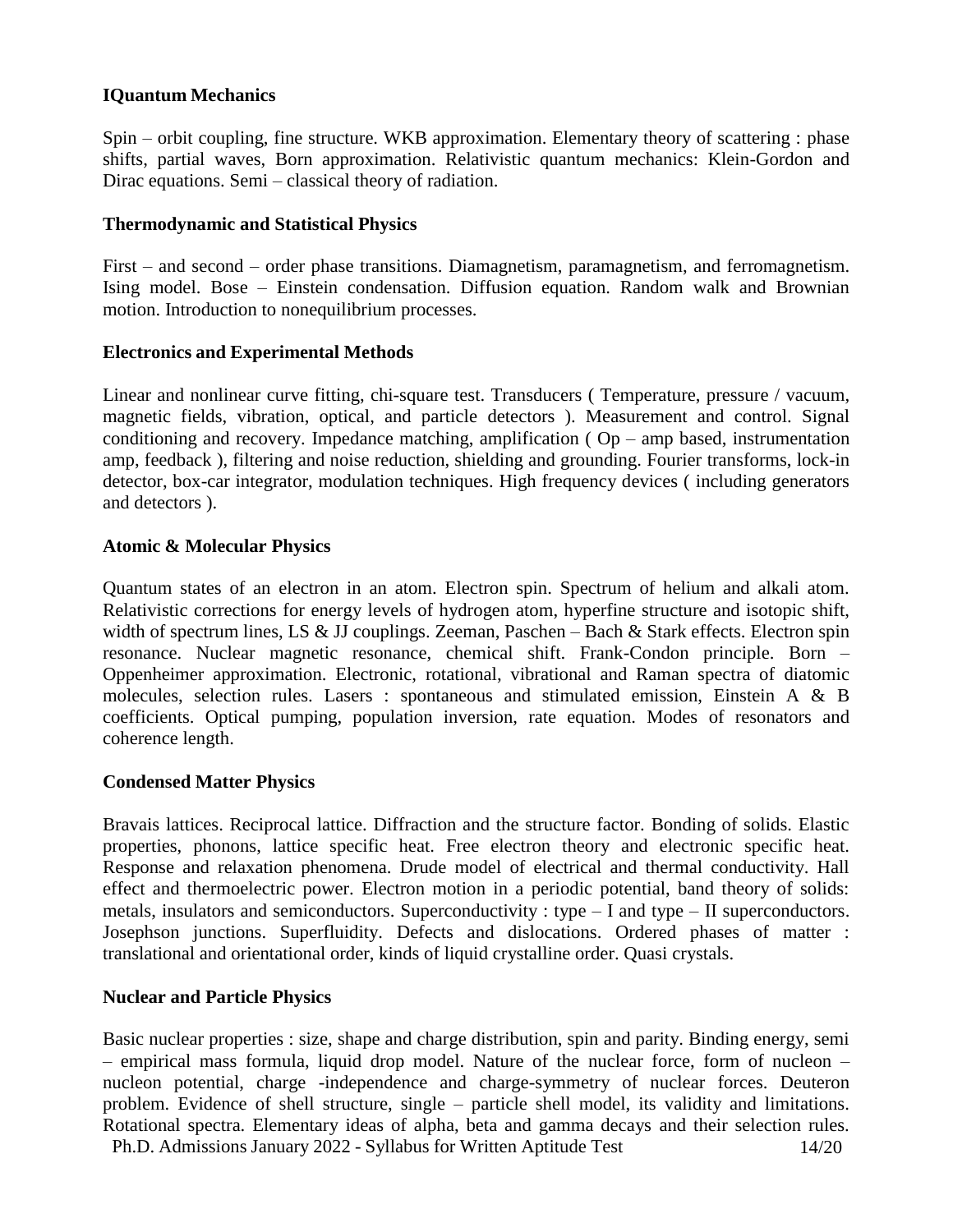Fission and fusion. Nuclear reactions, reaction mechanism, compound nuclei and direct reactions.

Classification of fundamental forces. Elementary particles and their quantum numbers ( charge, spin, parity, isospin, strangeness, etc. ). Gellmann-Nishijima formula. Quark model, baryons and mesons. C, P, and T invariance. Application of symmetry arguments to particle reactions. Parity non-conservation in weak interaction. Relativistic kinematics.

# <span id="page-14-0"></span>**Mathematics**

# $UNIT - 1$

**Analysis:** Elementary set theory, finite, countable and uncountable sets, Real number system as a complete ordered field, Archimedean property, supremum, infimum. Sequences and series, convergence, limsup, liminf. Bolzano Weierstrass theorem, Heine Borel theorem. Continuity, uniform continuity, differentiability, mean value theorem. Sequences and series of functions, uniform convergence. Riemann sums and Riemann integral, Improper Integrals. Monotonic functions, types of discontinuity, functions of bounded variation, Lebesgue measure, Lebesgue integral. Functions of several variables, directional derivative, partial derivative, derivative as a linear transformation, inverse and implicit function theorems. Metric spaces, compactness, connectedness. Normed linear Spaces. Spaces of continuous functions as examples.

**Linear Algebra:** Vector spaces, subspaces, linear dependence, basis, dimension, algebra of linear transformations. Algebra of matrices, rank and determinant of matrices, linear equations. igenvalues and eigenvectors, Cayley-Hamilton theorem. Matrix representation of linear transformations. Change of basis, canonical forms, diagonal forms, triangular forms, Jordan forms. Inner product spaces, orthonormal basis. Quadratic forms, reduction and classification of quadratic forms

# $UNIT - 2$

**Complex Analysis:** Algebra of complex numbers, the complex plane, polynomials, power series, transcendental functions such as exponential, trigonometric and hyperbolic functions. Analytic functions, Cauchy-Riemann equations.Contour integral, Cauchy's theorem, Cauchy's integral formula, Liouville's theorem, Maximum modulus principle, Schwarz lemma, Open mapping theorem. Taylor series, Laurent series, calculus of residues. Conformal mappings, Mobius transformations.

**Algebra:** Permutations, combinations, pigeon-hole principle, inclusion-exclusion principle, derangements. Fundamental theorem of arithmetic, divisibility in Z, congruences, Chinese Remainder Theorem, Euler's Ø- function, primitive roots. Groups, subgroups, normal subgroups, quotient groups, homomorphisms, cyclic groups, permutation groups, Cayley's theorem, class equations, Sylow theorems. Rings, ideals, prime and maximal ideals, quotient rings, unique factorization domain, principal ideal domain, Euclidean domain. Polynomial rings and irreducibility criteria. Fields, finite fields, field extensions, Galois Theory.

**Topology:** basis, dense sets, subspace and product topology, separation axioms, connectedness and compactness.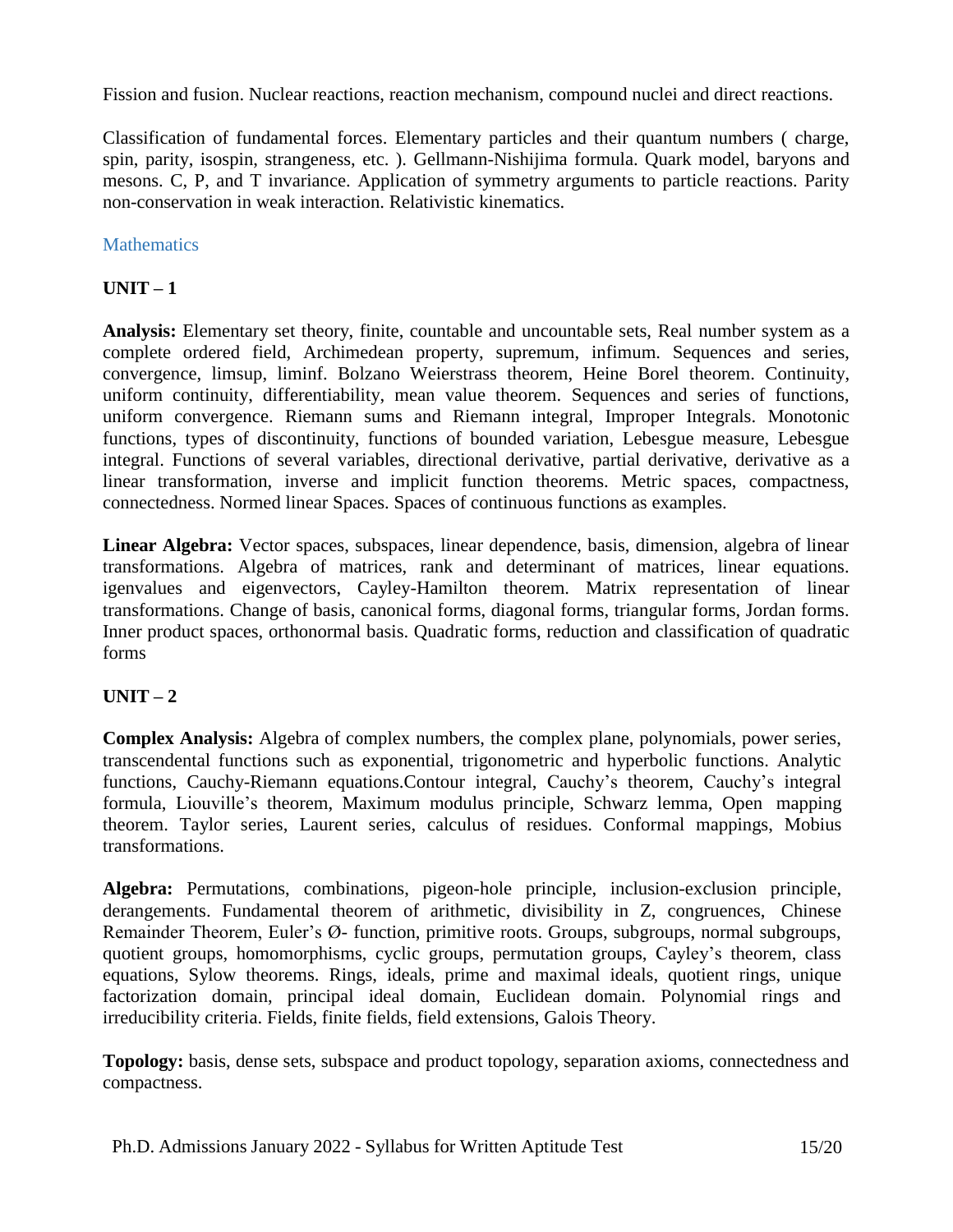# $UNIT - 3$

**Ordinary Differential Equations (ODEs):** Existence and uniqueness of solutions of initial value problems for first order ordinary differential equations, singular solutions of first order ODEs, system of first order ODEs. General theory of homogenous and non-homogeneous linear ODEs, variation of parameters, Sturm-Liouville boundary value problem, Green's function.

### **Partial Differential Equations (PDEs):**

Lagrange and Charpit methods for solving first order PDEs, Cauchy problem for first order PDEs. Classification of second order PDEs, General solution of higher order PDEs with constant coefficients, Method of separation of variables for Laplace, Heat and Wave equations.

### **Numerical Analysis:**

Numerical solutions of algebraic equations, Method of iteration and Newton-Raphson method, Rate of convergence, Solution of systems of linear algebraic equations using Gauss elimination and Gauss-Seidel methods, Finite differences, Lagrange, Hermite and spline interpolation, Numerical Differentiation and Integration, Numerical solutions of ODEs using Picard, Euler, modified Euler and Runge-Kutta methods.

### **Calculus of Variations:**

Variation of a functional, Euler-Lagrange equation, Necessary and sufficient conditions for extrema. Variational methods for boundary value problems in ordinary and partial differential equations.

### **Linear Integral Equations:**

Linear integral equation of the first and second kind of Fredholm and Volterra type, Solutions with separable kernels. Characteristic numbers and eigenfunctions, resolvent kernel.

### **Classical Mechanics:**

Generalized coordinates, Lagrange's equations, Hamilton's canonical equations, Hamilton's principle and principle of least action, Two-dimensional motion of rigid bodies, Euler's dynamical equations for the motion of a rigid body about an axis, theory of small oscillations.

### $UNIT - 4$

Descriptive statistics, exploratory data analysis Sample space, discrete probability, independent events, Bayes theorem. Random variables and distribution functions (univariate and multivariate); expectation and moments. Independent random variables, marginal and conditional distributions. Characteristic functions. Probability inequalities (Tchebyshef, Markov, Jensen). Modes of convergence, weak and strong laws of large numbers, Central Limit theorems (i.i.d. case). Markov chains with finite and countable state space, classification of states, limiting behaviour of n-step transition probabilities, stationary distribution, Poisson and birth-and-death processes. Standard discrete and continuous univariate distributions. sampling distributions, standard errors and asymptotic distributions, distribution of order statistics and range.

Ph.D. Admissions January 2022 - Syllabus for Written Aptitude Test 16/20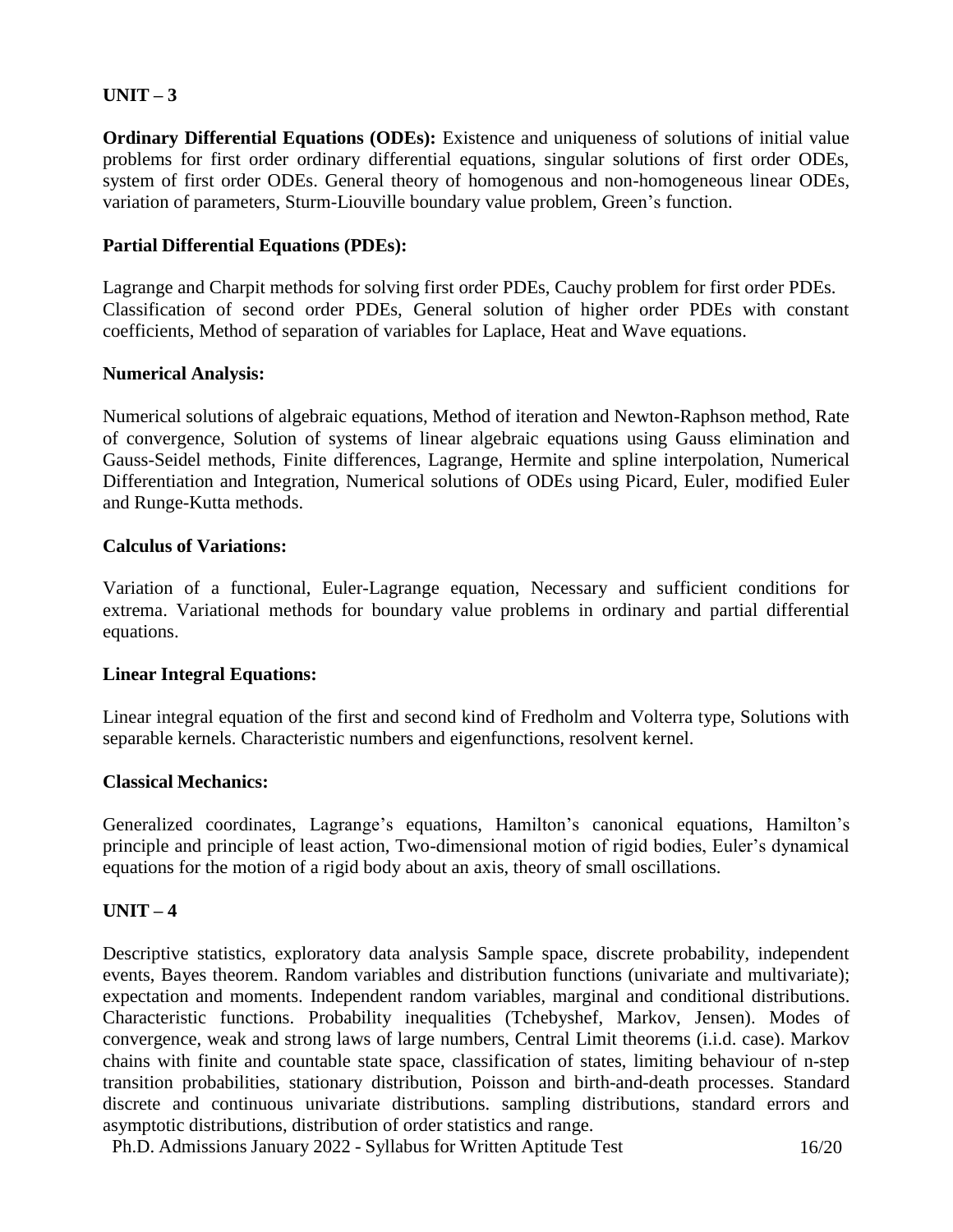Methods of estimation, properties of estimators, confidence intervals. Tests of hypotheses: most powerful and uniformly most powerful tests, likelihood ratio tests. Analysis of discrete data and chi-square test of goodness of fit. Large sample tests. Simple nonparametric tests for one and two sample problems, rank correlation and test for independence. Elementary Bayesian inference. Gauss-Markov models, estimability of parameters, best linear unbiased estimators, confidence intervals, tests for linear hypotheses. Analysis of variance and covariance. Fixed, random and mixed effects models. Simple and multiple linear regression. Elementary regression diagnostics. Logistic regression. Multivariate normal distribution, Wishart distribution and their properties. Distribution of quadratic forms. Inference for parameters, partial and multiple correlation coefficients and related tests. Data reduction techniques: Principle component analysis, Discriminant analysis, Cluster analysis, Canonical correlation.

Simple random sampling, stratified sampling and systematic sampling. Probability proportional to size sampling. Ratio and regression methods. Completely randomized designs, randomized block designs and Latin-square designs. Connectedness and orthogonality of block designs, BIBD. 2K factorial experiments: confounding and construction. Hazard function and failure rates, censoring and life testing, series and parallel systems. Linear programming problem, simplex methods, duality. Elementary queuing and inventory models. Steady-state solutions of Markovian queuing models: M/M/1, M/M/1 with limited waiting space, M/M/C, M/M/C with limited waiting space, M/G/1.

### <span id="page-16-0"></span>Environmental Engg.

### **Mathematics**

Concept of Error in Computation; Interpolation: Introduction of Finite differences, Operators, Newton Gregory Forward Interpolation Formula, Newton Gregory Backward Interpolation Formula, Gauss's Forward and Backward Interpolation Formula, Stirling's Central Difference Formula, Lagrange's Interpolation Formula for unevenly spaced data, Inverse Interpolation, Divided Differences, Properties of Divided Differences, Newton's Divided Difference Formula, Relation between Divided Differences and Ordinary Differences; Splines, Cubic Splines, Formulae for Derivatives, Newton-Cotes's Quadrature Formula, Trapezoidal rule, Simpson's one-third rule, Simpson's Three-Eighth rule, Weddle's rule, Romberg's method, Double Integration. Concept of Rate of Convergence; Numerical solution of Algebraic & Transcendental Equations: Introduction, Descarte's Sign rule, Newton-Raphson method, it's applications, Solution of non linear simultaneous equations, Newton-Raphson method for multiple roots, Horner's method, Lin-Bairstow's method or Method for Complex Root, Graeffe's root squaring method, Comparison of various methods. Numerical Solution of Ordinary and Partial Differential Equations: Picard's method, Taylor's method, Euler's method, Runge – Kutta method, Modified Euler's method, Predictor Corrector methods: Adam's method, Milne's method. Difference Quotients, Graphical representation, Classification of PDE's of 2nd order, Elliptic equations, Solutions of Laplace equation by Liebmann's, iteration method, Poisson's equation, Parabolic equation (One dimension heat equation),Bender-Schmidt method, Crank- Nicholson method.

# **Environmental Chemistry and Micro-biology**

Ph.D. Admissions January 2022 - Syllabus for Written Aptitude Test 17/20 Water and Wastewater Characteristics, Principles of Analysis, Valency: Oxidation, State and Bonding, Colloids Redox potentials – Beer Lamberts Law : Instrumentation Techniques, Fundamentals of Process Kinetics: Reaction Rates, factors effecting, order of reactions, error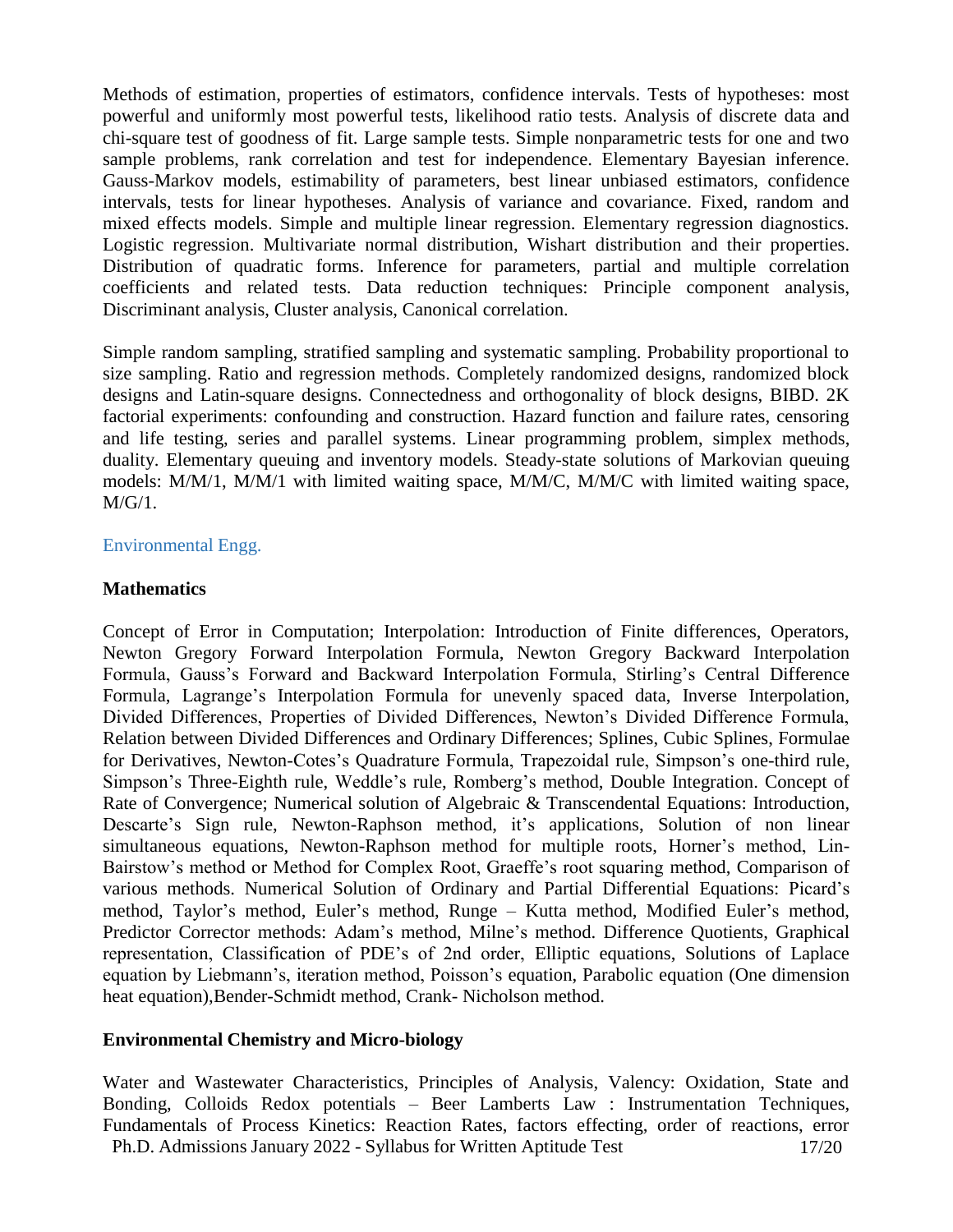analysis of environmental data. Concepts of Equilibrium Chemistry: Le,Chatlier's principle, Factor influencing equilibrium: Activity, Coefficient: Variations of the equilibrium relationship, Oxidation Reduction reactions, Gas laws, acids and bases, buffers, solubility of salts, Lanmier Index, Lime soda process, degradation chemistry of food products, detergents, pesticides and hydro carbons. Prokaryotic, eukaryotic nucleic acids, Nutrition and growth conditions, Effect of environmental conditions, bacterial growth in terms of numbers and mass, growth curve, interpretation of curve, substrate limited growth, Monod's expression, substrate utilization and cell growth, effect of endogeneous metabolism, inhibition, effect of temperature, culturing of micro-organisms, application of growth and substrate removal kinetics to biological treatment. Distribution of microorganisms, indicator organisms, staining, coliforms - fecal coliforms, E.coli, Streptococcus fecalis, differentiation of coliforms, significance, MPN index, Aerobic, anaerobic and facultative, M.F. technique, standards, Microbiology of wastewater treatment processes such as activated sludge process, trickling filter, anaerobic processes. Introduction to Microbiology of Soil and Air and Industrial Microbiology, Introduction to algae for treatment of wastewater, Microbiology of bioremediation and solid waste treatment.

# **Air Pollution**

Air pollutants, classification of air pollutants, properties of gaseous and particulate matter, effects of Air pollution on plants, animals, human health, Sources of Air pollution and emission inventory, Sampling and Analysis: Ambient air sampling, stack sampling, Air quality standards. Air pollution meteorology: Atmospheric energy balance, environmental lapse rates and atmospheric stability, winds, wind profiles, plume behaviour, convective current, turbulence, Dispersion of Air pollutants, Prediction of effective stack height - physics of plume rise, Holland's equation, Briggs equation, modifications of Gaussian dispersion models. Air quality monitoring, instrument, sampling frequency, sampling network design, Introduction to various air quality models – steady state, dynamic, continuous, discrete and empirical. Air pollution control devices, Air sampling and analysis, theory and equipment ambient and Stack sampling, monitoring of quality emission standards and Indoor air pollution, Control of Particulate matter: Dusts, fumes, smoke, samples, settling chambers, cyclones, spray towers, electrostatic precipitators, etc

# **Atmospheric Processes**

Elements of Atmosphere and Physical Meteorology: Vertical temperature and pressure profile of atmosphere, atmospheric composition, scale height, solar and terrestrial radiation, transport of matter, energy and momentum in nature, wind, type of clouds and rain formation process. Conventional observational techniques, conventional measurement of pressure, temperature, humidity, wind, precipitation, visibility, Modern Observational Techniques: LIDARS, SODARS, RADARS, CTD, ARGO, Introduction of remote sensing from space. General Meteorology: Thermodynamics of dry and moist air: atmospheric stability and dry adiabatic lapse rate, saturated adiabatic lapse rate, pseudo adiabatic processes and equivalent potential temperature Clausius-Clapeyron (C-C) equation. Micrometeorology: Atmospheric fluid mechanics, turbulence, surface roughness and convective boundary layer. Satellite Meteorology: Introduction to satellite meteorology, weather satellite and orbits, satellite images, satellite winds, Data acquisition, data processing and applications, monitoring the global environment, Climate Change: Elements of weather and climate modeling, Basic equation and dynamics of atmosphere, Climate variability and climate change, Global warming and climate change, Elementary idea of Global climate models, Comparison of various IPCC reports, important findings of IPCC AR5, Impacts of climate change – Global and India.

Ph.D. Admissions January 2022 - Syllabus for Written Aptitude Test 18/20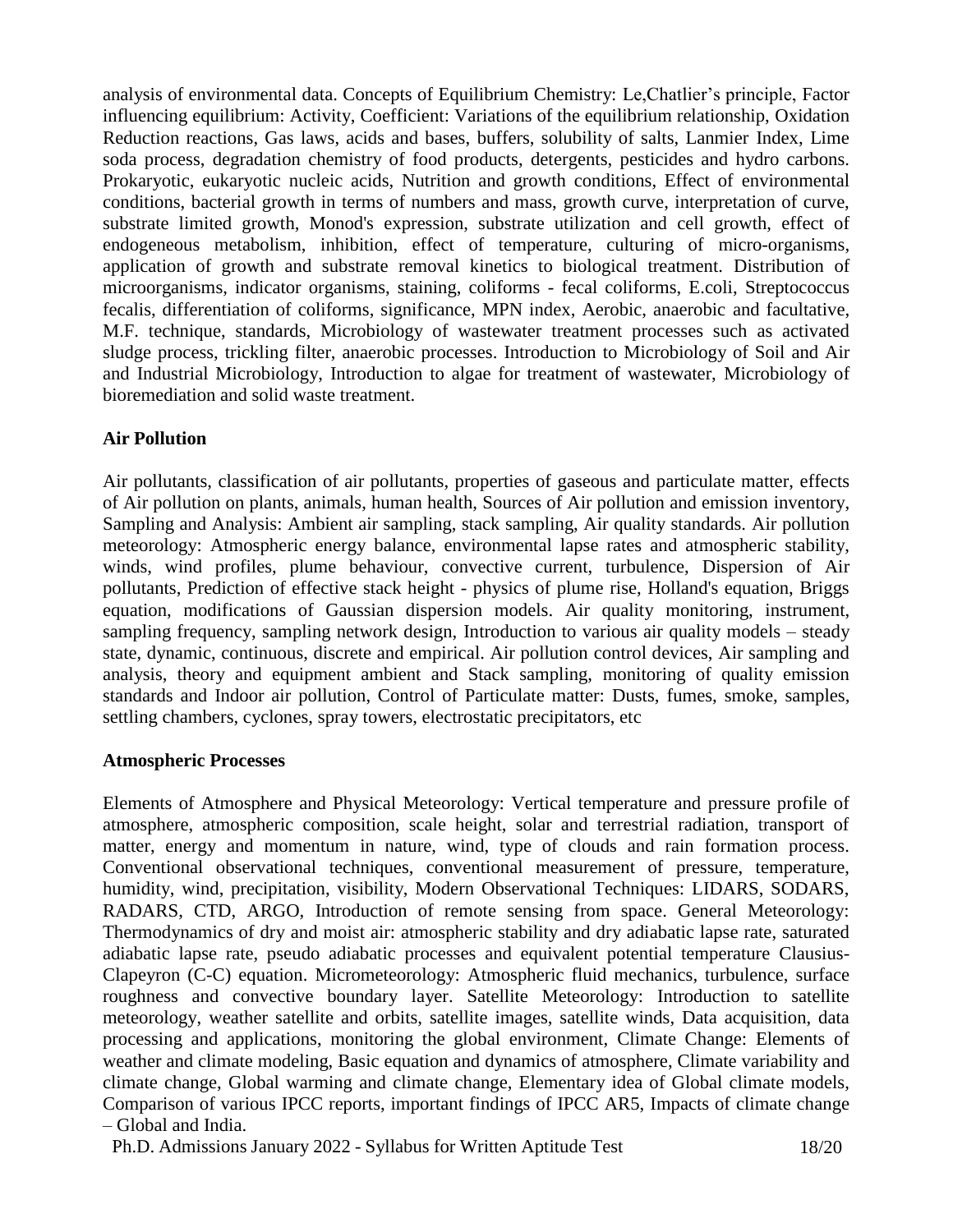#### **Solid and Hazardous Waste Management**

Types and Sources of solid wastes: Need for solid, hazardous and bio-medical waste management, Legislations on management and handling of municipal solid wastes, hazardous wastes and biomedical wastes. Waste generation rates, Composition, Hazardous Characteristics, TCLP tests, Waste sampling, Source reduction of wastes, Recycling and reuse. Handling and segregation of wastes at source: Storage and collection of municipal solid wastes, Analysis of collection systems: Need for transfer and transport, Transfer stations, labelling and handling of hazardous wastes, Waste processing: Processing technologies, biological and chemical conversion technologies Composting, Thermal conversion technologies, Energy recovery, Incineration, Solidification and stabilization of hazardous wastes, treatment of biomedical wastes. Disposal in landfills: site selection, design and operation of sanitary landfills, secure landfills and landfill bioreactors, Leachate and landfill gas management, Landfill closure and environmental monitoring, landfill remediation, Elements of integrated waste management. Hazardous Waste Management: Definition and identification of hazardous wastes, sources and characteristics, hazardous wastes in Municipal Waste, Hazardous waste regulations, minimization of Hazardous Waste, compatibility, handling and storage of hazardous waste, collection and transport, e-waste, sources, collection, treatment and reuse management, handling of nuclear waste, nuclear waste management.

#### **Industrial Wastewater Management**

Industrial wastes: Industrial waste source, Nature and characteristics, quantity and quality of industrial wastes and their impact on the environment, waste volume reduction, waste strength reduction, neutralization, removal of suspended and colloidal solids, removal of inorganic and organic dissolved solids, disposal of sludge solid treatment of cyanide waste, heavy metal and radio activity. Industrial Wastewater Treatment: Waste management Hierarchy, Source reduction techniques, Pollution Prevention of Assessment, Material balance, Evaluation of Pollution prevention options, Cost benefit analysis, payback period, Waste minimization Circles, Case Studies: Industrial manufacturing process description, wastewater characteristics, source reduction options and waste treatment flow sheet for Textiles, Tanneries, Pulp and paper, metal finishing, Oil Refining, Pharmaceuticals, Sugar and Distilleries. Wastewater Reuse And Residual Management: Individual and Common Effluent Treatment Plants, Joint treatment of industrial and domestic wastewater, Zero effluent discharge systems, Quality requirements for Wastewater reuse, Industrial reuse, Present status and issues, Disposal on water and land, Residuals of industrial wastewater treatment, Quantification and characteristics of Sludge Thickening, digestion, conditioning, dewatering and disposal of sludge, Management of RO rejects, wasteland reclamation techniques. Environmental audit: Environmental audit, objectives, types, features, planning of audits, Organisation of Auditing Programme, pre-visit data collection, Audit Protocol, Onsite Audit; Data Sampling, Inspections, Evaluation and presentation; Exit Interview; Audit Report Action Plan, Management of Audits, Waste Management Contractor Audits, Life Cycle Approach.).

### **Environmental Modelling**

Ph.D. Admissions January 2022 - Syllabus for Written Aptitude Test 19/20 Introduction: Mathematical modelling and simulation, Defining systems and its components, Types of models and their applications. Models for Fate and Transport of Contaminants: Modelling of volatilization, chemical transformations, sorption/desorption, photochemical transformations, biological transformations. Brief review of mass, momentum and energy balance, advection, molecular diffusion, dispersion, their application in modelling of rivers, lakes, sediments, wetlands,